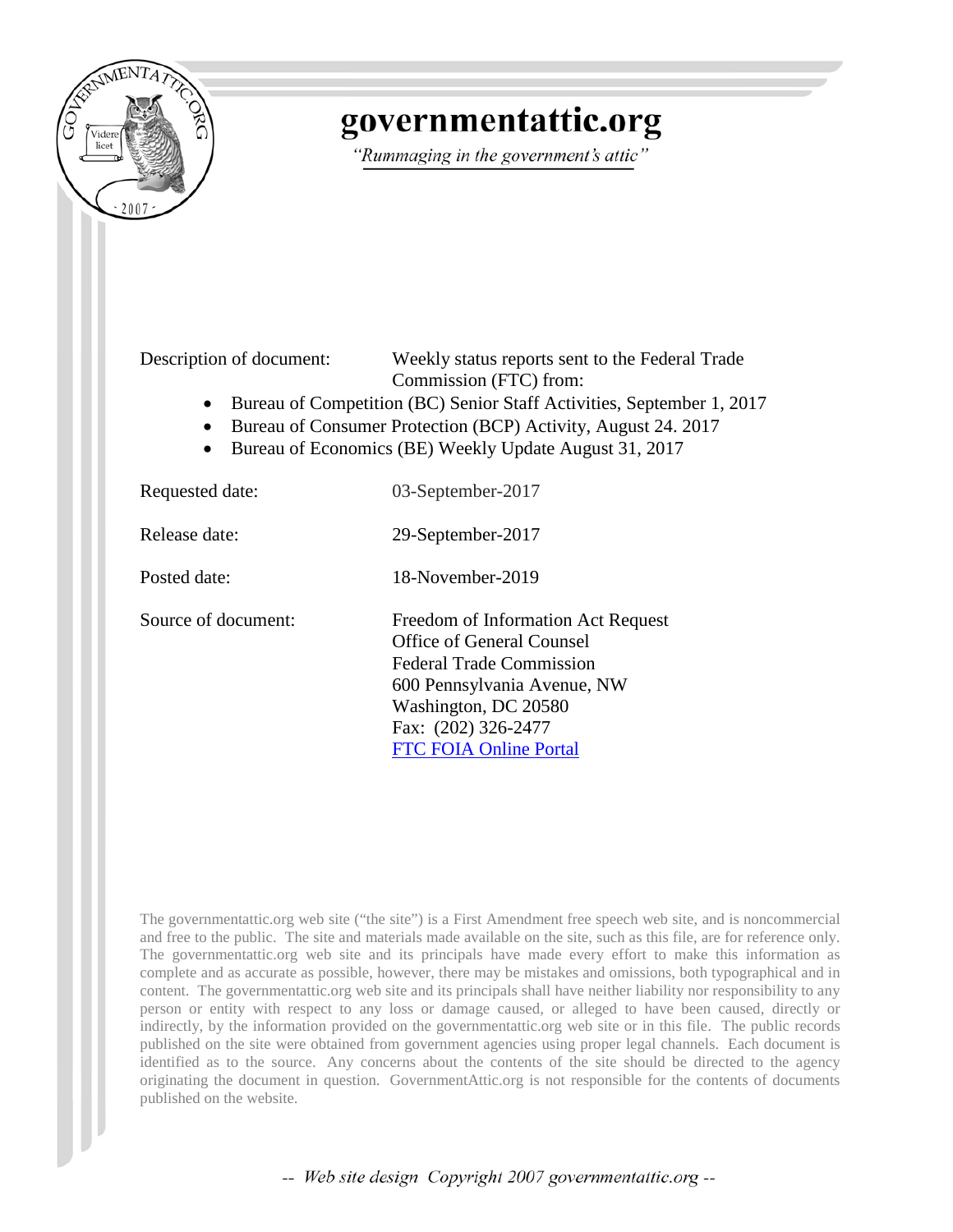

#### UNITED STATES OF AMERICA FEDERAL TRADE COMMISSION WASHINGTON, D.C. 20580

#### **Via email**

## . **SEP .Z 9 <sup>2017</sup>**

Re: FOIA-2017-01416 Weekly Status Report

This is in response to your request dated September 03, 2017, under the Freedom of Information Act seeking access to the most recent weekly status reports sent to the Commission from BE, BC, and BCP. In accordance with the FOIA and agency policy, we have searched our records as of September 05, 2017, the date we received your request in our FOIA office.

We have located 27 pages of responsive records. I am granting partial access to the accessible records. Portions of these pages fall within one or more of the exemptions to the FOIA's disclosure requirements, as explained below.

Some of the records are exempt from disclosure under FOIA Exemption 3, 5 U.S.C. § 552(b)(3), because they are exempt from disclosure by another statute. Specifically, 15 U.S.C. § 18a(h) exempts any information or documentary material that may have been filed pursuant to the Hart-Scott-Rodino pre-merger notification program.

Some responsive records contain staff analyses, opinions, and recommendations. Those portions are deliberative and pre-decisional and are an integral part of the agency's decisionmaking process. They are exempt from the FOIA's disclosure requirements by FOIA Exemption 5, 5 U.S.C. § 552(b)(5). *See NLRB v. Sears, Roebuck & Co.,* 421 U.S. 132 (1975).

Some records are exempt from disclosure under FOIA Exemption 7(A), 5 U.S.C. § 552(b)(7)(A), because disclosure of that material could reasonably be expected to interfere with the conduct of the Commission's law enforcement activities. *See Robbins Tire & Rubber Co.* v. *NLRB,* 437 U.S. 214 (1978).

If you are not satisfied with this response to your request, you may appeal by writing to Freedom of Information Act Appeal, Office of the General Counsel, Federal Trade Commission, 600 Pennsylvania Avenue, N.W., Washington, D.C. 20580, within 90 days of the date of this letter. Please enclose a copy of your original request and a copy of this response.

You also may seek dispute resolution services from the FTC FOIA Public Liaison Richard Gold via telephone at 202-326-3355 or via e-mail at rgold@ftc.gov; or from the Office of Government Information Services via email at ogis@nara.gov, via fax at 202-741-5769, or via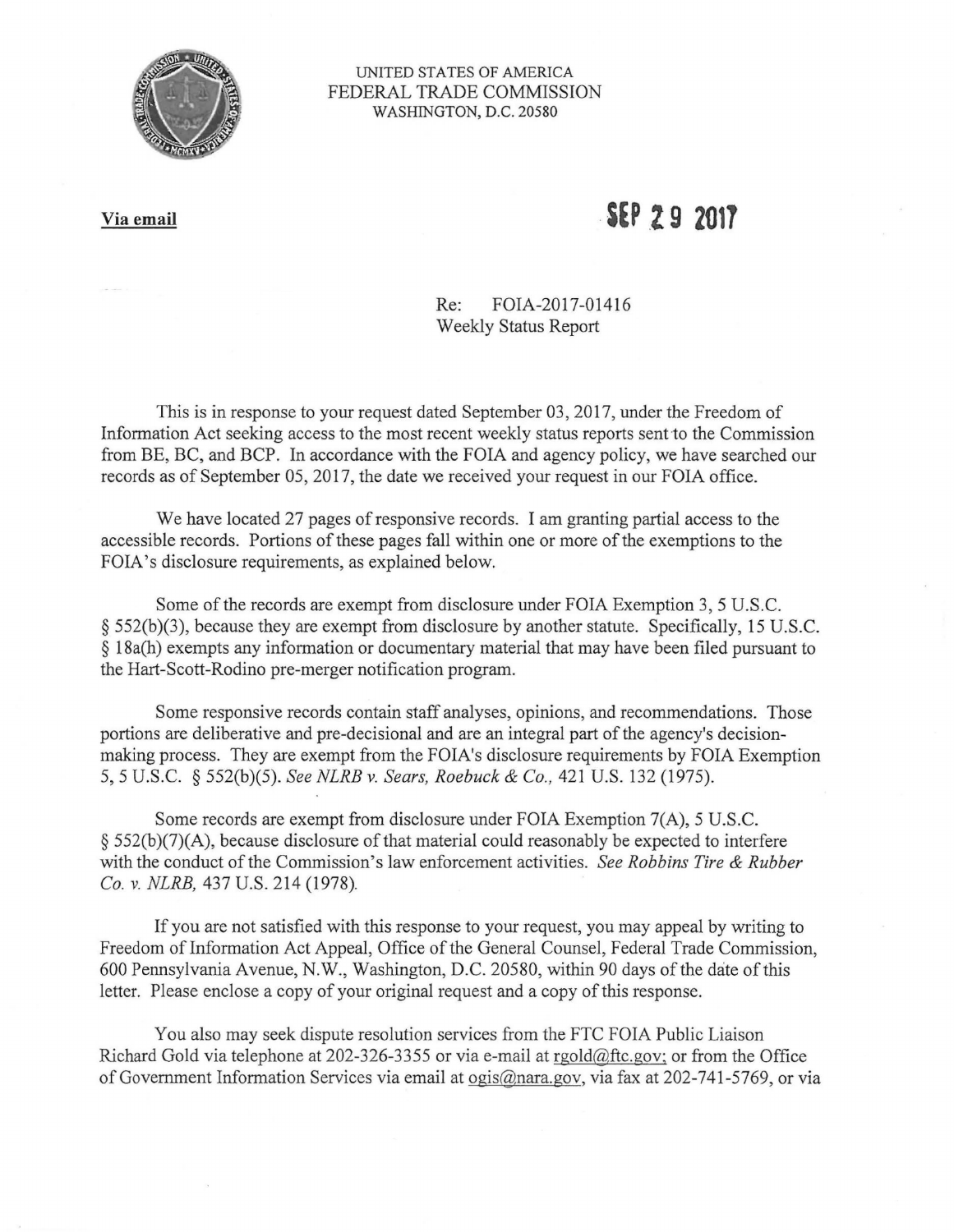mail at Office of Government Information Services (OGIS), National Archives and Records Administration, 8601 Adelphi Road, College Park, MD 20740.

If you have any questions about the way we handled your request or about the FOIA regulations or procedures, please contact Anna Murray at (202) 326-2820.

Sincerely, Dione J. Stearns

Assistant General Counsel

Att: 23 pages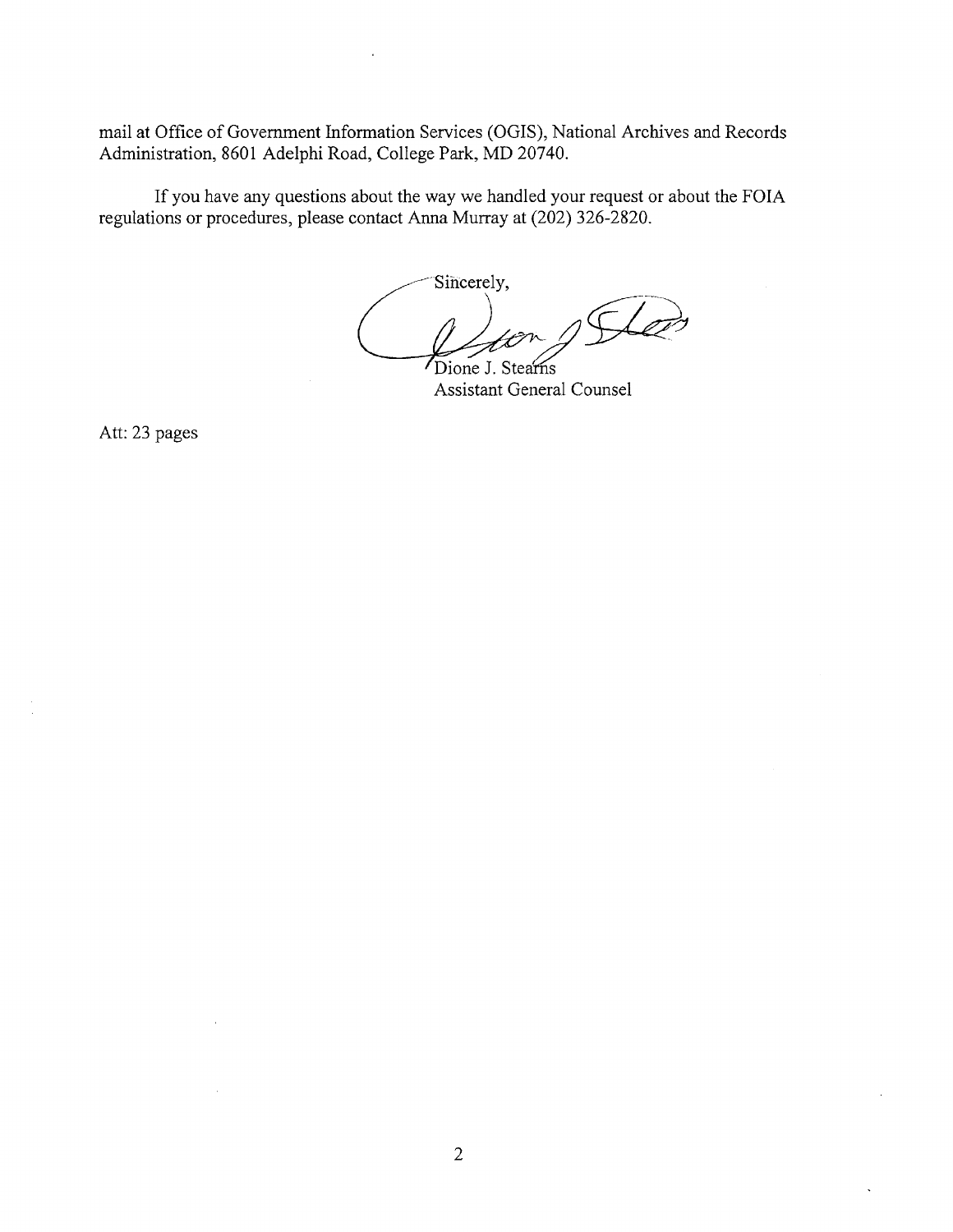

#### UNITED STATES Of AMERICA FEDERAL TRADE COMMISSION WASHINGTON. D.C. 20580

Office of the Director Bureau of Competition

- TO: Acting Chairman Ohlhausen Commissioner Mcsweeny
- CC: Senior Staff
- FROM: **D.** Bruce Hoffman Acting Director
- SUBJECT: Activities for the **Week** Ending September I, 2017

The following matters have been forwarded to the Commission recently or may be forwarded in the near future:

**(b )(3):HSR,(b** )(7)(A)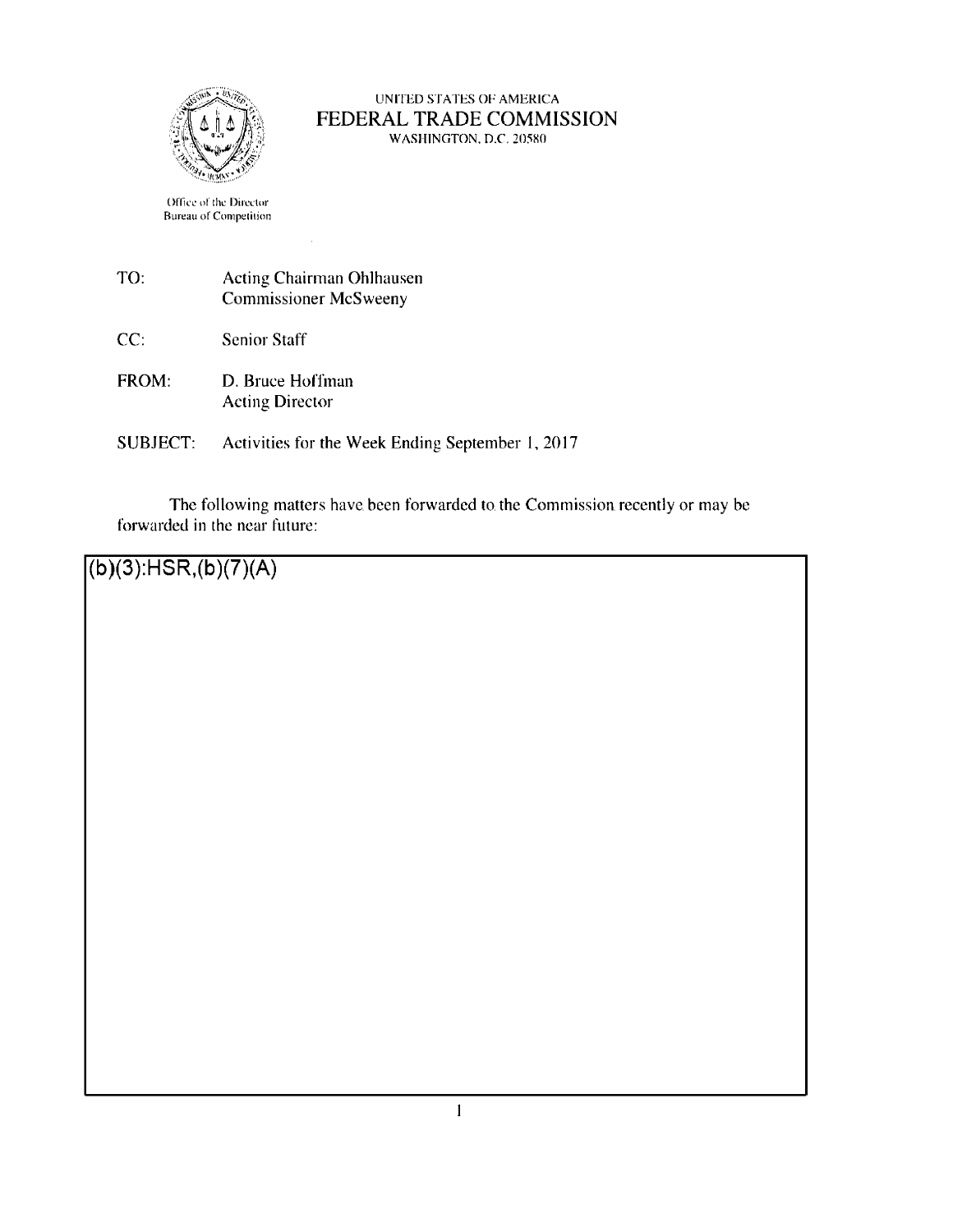III. Potential second requests:

None.

 $\bar{z}$ 

 $\frac{1}{2}$ 

IV. Significant matters where the parties have delayed filing to work with staff:

None.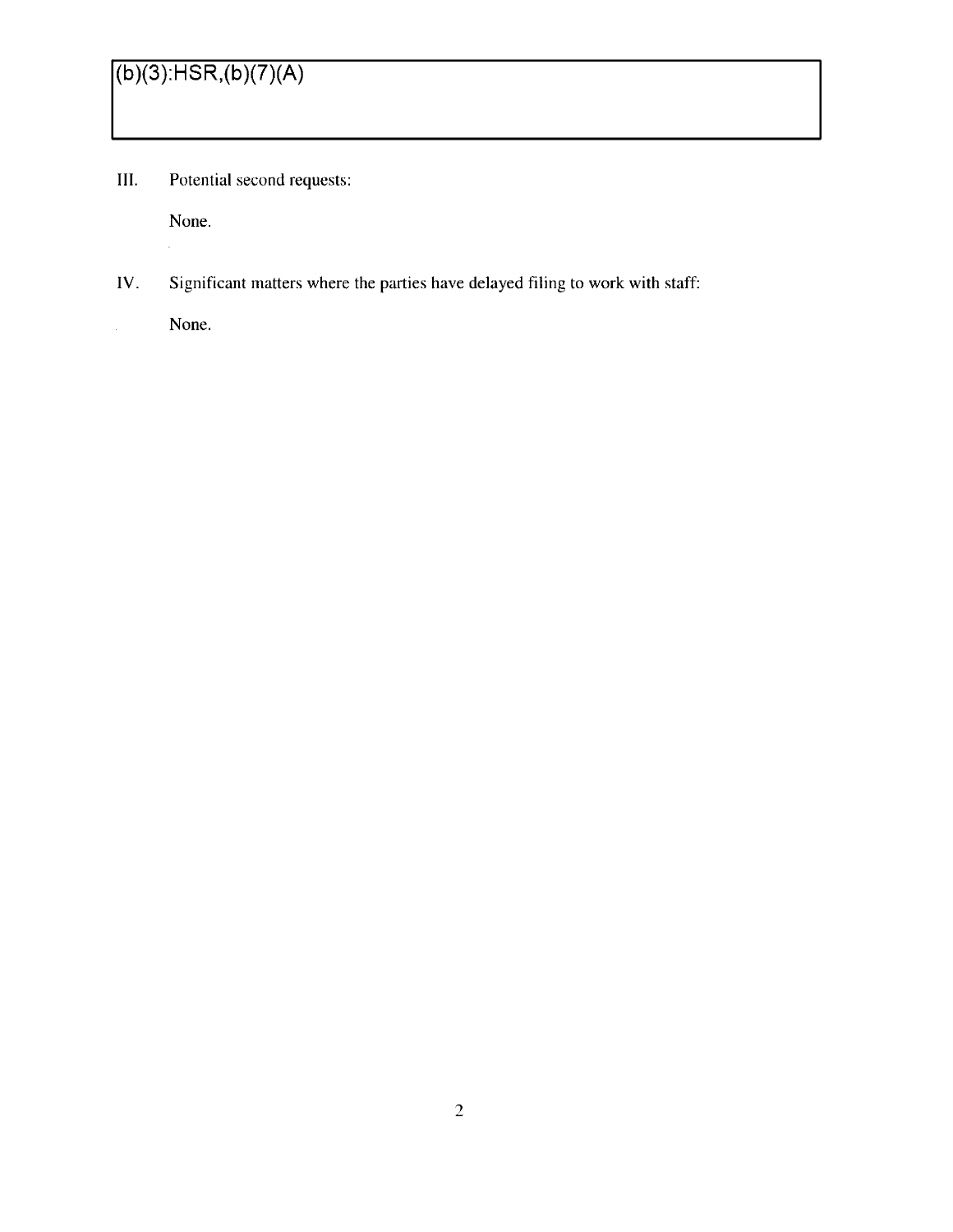## A. *<u>Mergers</u> I*

## **(b )(3):HSR,(b )(7)(A)**

### 6. Mars/VCA:

a. *Nature of Matter:* Investigation into merger of veterinary clinic operators **b.** *Current Status:* **Public** comment period

**(b)(3):HSR**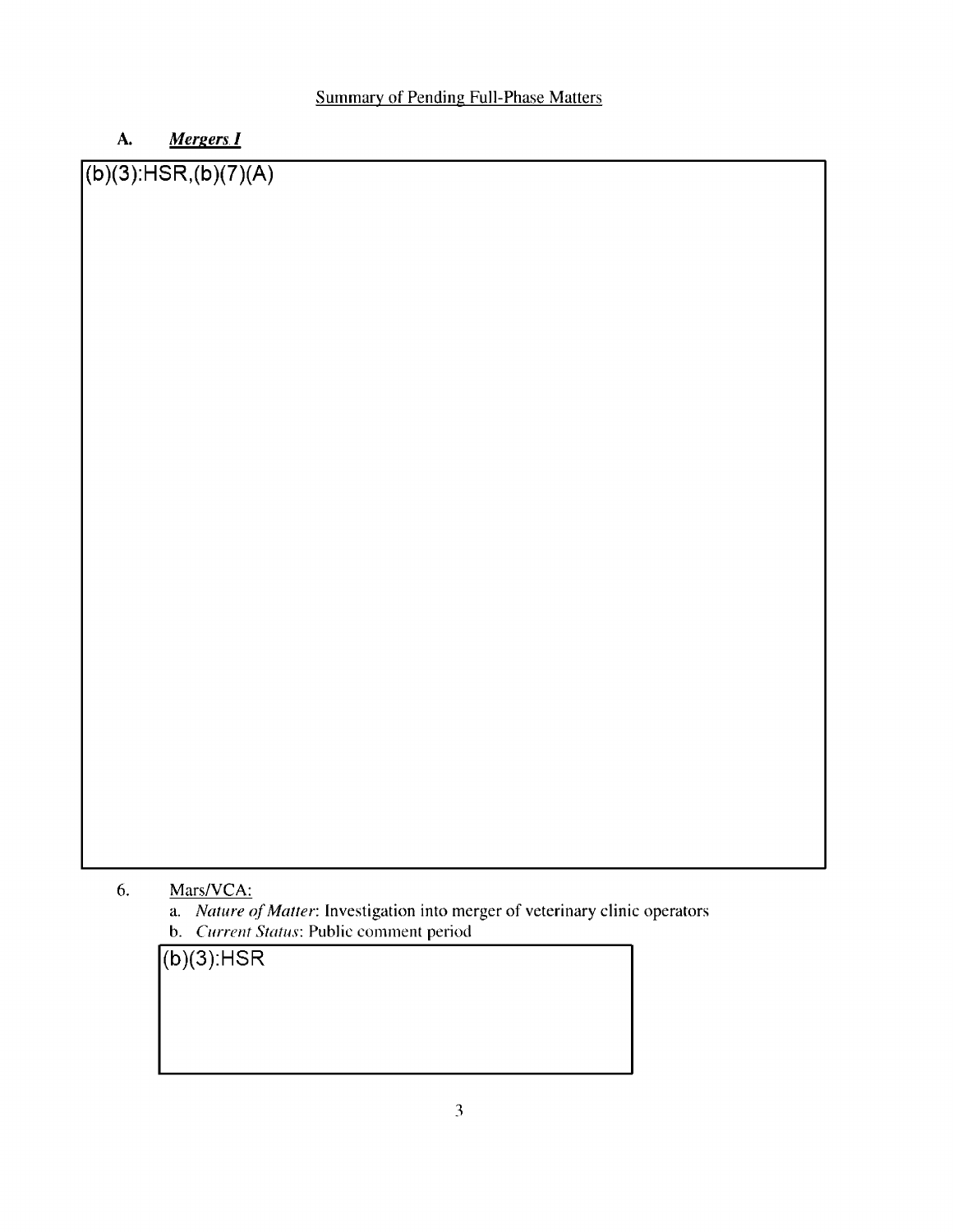#### **D.** *Mergers IV*

#### I. MSHA/Wellmont:

- a. *Nature of Matter:* Investigation into merger of two healthcare systems
- b. *Current Status:* Request for authorization to provide oral and written comments at Tennessee **DOH** public hearing approved
- c. *Key Dates:* 
	- $8/14/15$  Compulsory process authorized
	- $\bullet$  6/7/16 Tennessee Department of Health Public Hearing
	- 9/30/16 Staff submitted public comment to Southwest Virginia Health Authority and Virginia Department of Health
	- $\bullet$  10/3/16 Southwest Virginia Health Authority Public Hearing
	- $\bullet$  10/26/16 FTC staff meeting with SWVHA
	- 11/21/16 Staff submitted public comment to Tennessee DOH
	- 1/6/17 Staff submitted supplemental public comment to Tennessee DOH
	- $\bullet$  1/13/17 Staff submitted supplemental public comment to Virginia DOH
	- $1/13/17$  Tennessee DOH granted applicants' request to withdraw decision deeming application complete; applicants to make additional submissions
	- 5/22/17 Tennessee DOH accepted COPA application as complete
	- 7/7/17 Request for authorization to provide oral and written comments forwarded
	- 7/14/17 Request for authorization to provide oral and written comments approved
	- $7/18/17$  Tennessee DOH public hearing
	- $9/19/17$  Tennessee DOH decision deadline
- 2. Sanford Health/Mid Dakota Clinic:
	- a. *Nature of Matter:* Investigation or hospital/physician merger
	- b. *Current Status:* Litigation in D.N.D.
	- c. *Key Dates* **Pl** *litigation:* 
		- $\bullet$  6/22/17 Complaint filed
		- 7/5/17 Defendants' Answers filed
		- $8/3/17$  Preliminary fact witness list due
		- $\bullet$  9/15/17 Close of fact discovery
		- $9/25/17$  Expert reports due
		- $\bullet$  10/2/17 PI brief due
		- $\bullet$  10/9/17. Expert rebuttal reports due
		- $10/16/17 Def's Opp'n$  to PI and final witness list due
		- $\bullet$  10/18/17 Exhibit list and deposition designations due
		- $10/20/17$  Close of expert discovery
		- $\bullet$  10/23/17 Reply to PI Opp'n, exhibit list objections, and depo counterdesignations due
		- $10/31/17$  Hearing begins
		- $\bullet$  11/10/17 Proposed FF and COL due
	- cl. *Key Dates Part Ill Litigation:* 
		- $11/28/17$  Part III hearing begins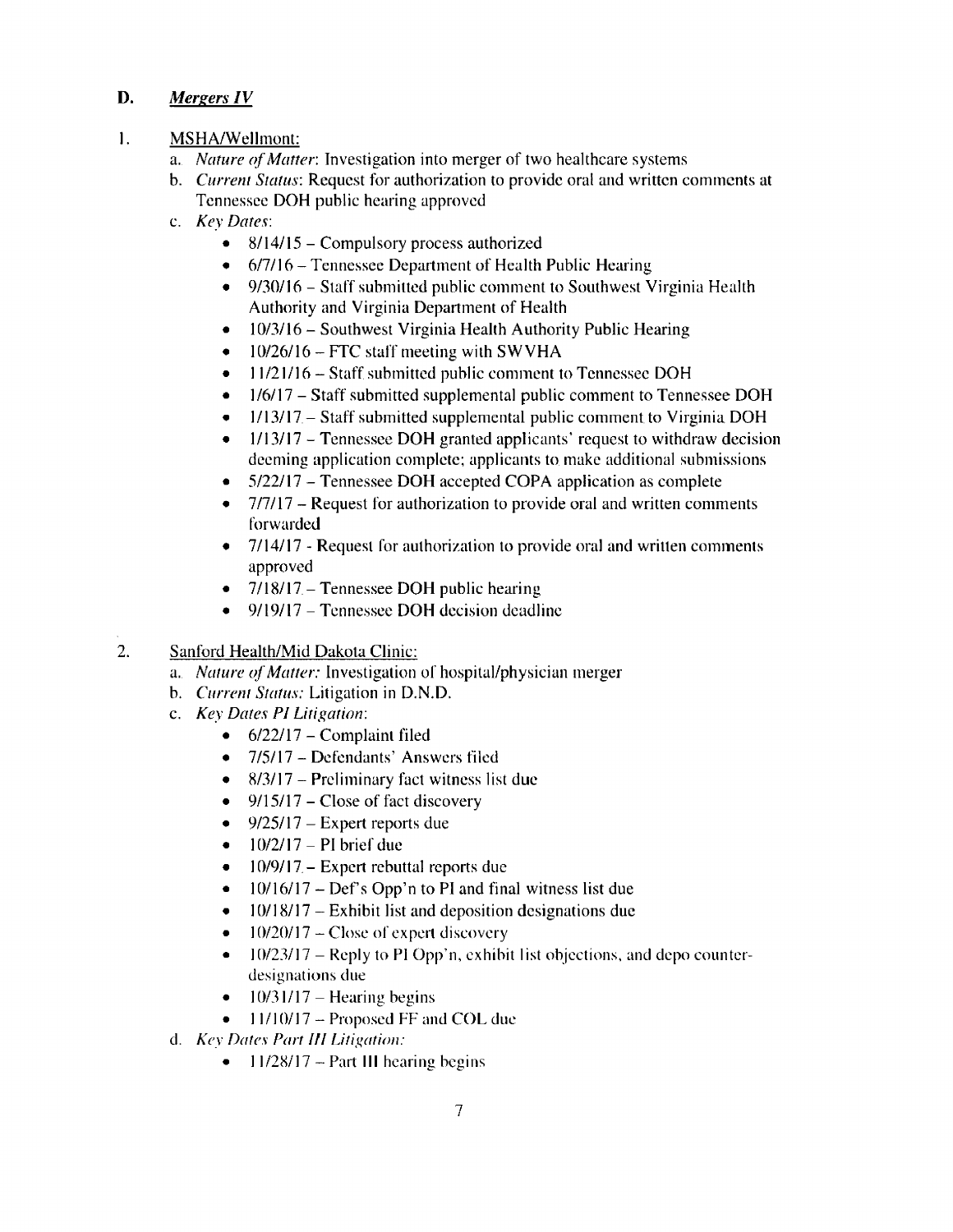### **E. ACP**

#### 1. 1-800-Contacts:

- a. *Nature of Matter*: Investigation into litigation settlement agreements between 1-800-Contacts and several of its competitors limiting onlinc search advertising
- b. *C11rre111 Status:* Part 3 litigation
- c.:. *Kev Dates:* 
	- $8/8/16$  Part 3 complaint issued
	- $\bullet$  4/11/17 Part 3 hearing begins



- 6. Louisiana Real Estate Appraisers Board:
	- a. *Nature of Matter:* Investigation of state appraisers board restrictions on appraisers' fees
	- b. *Current Status:* Part 3 litigation
	- c. *Key Dates:* 
		- $5/31/17$  Part 3 complaint issued
		- $7/28/17 90$  day stay of discovery granted (until  $10/26/17$ )
		- $\bullet$  1/30/18 Part 3 hearing scheduled to begin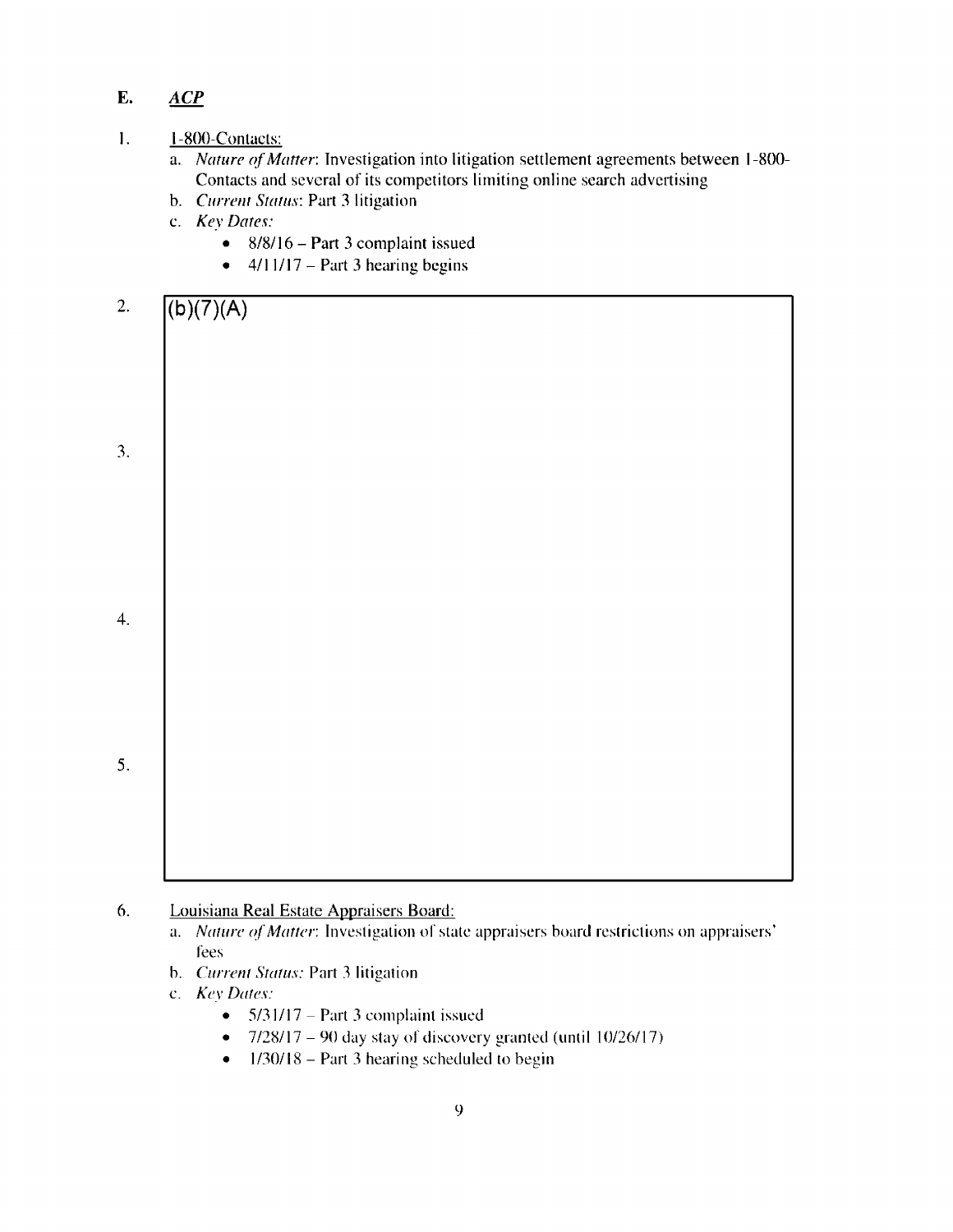7.

## **(b )(7)(A)**

- 8. Qualcomm:
	- a. *Nature* ff *Matter:* Investigation into whether Qualcomm has monopolized markets for baseband processors used in cellular phones by breaching its FRAND commitments for standard-essential patents
	- b. *Current Status: Ongoing litigation in N.D. California*
	- c. *Kev Dates:*   $h(b)(5)$ 
		- $1/17/17$  Commission vote to authorize 13(b) action in federal court
		- $\bullet$  1/17/17 Complaint filed in N.D. Cal.
		- $\bullet$  4/3/17 Qualcomm response to Complaint due
		- $5/12/17$  Opposition to Qualcomm response due
		- $\bullet$  6/2/17 Qualcomm reply due
		- $\bullet$  6/27/17 MTD denied
		- $7/10/17$  Answer filed
		- $8/9/17$  Informant's privilege hearing
		- $8/24/17$  Informant's privilege motion denied
		- $\bullet$  3/30/18 Close of fact discovery
		- $\bullet$  4/20/18 FTC's expert reports due
		- 5/25/18 Defendant's expert reports due
		- $\bullet$  6/22/18 FTC's rebuttal expert reports due.
		- $7/20/18$  Close of expert discovery
		- 8/10/18 Summary judgment and *Daubert* motions due
		- 9/ I 0/ 18 Summary judgment and *Daubert* oppositions due
		- 9/28/ 18 Summary judgment and *Daubert* replies due
		- $\bullet$  10/18/18 Dispositive motions hearing
		- $\bullet$  12/13/18 Final pretrial conference
		- $\bullet$  1/4/19 Trial starts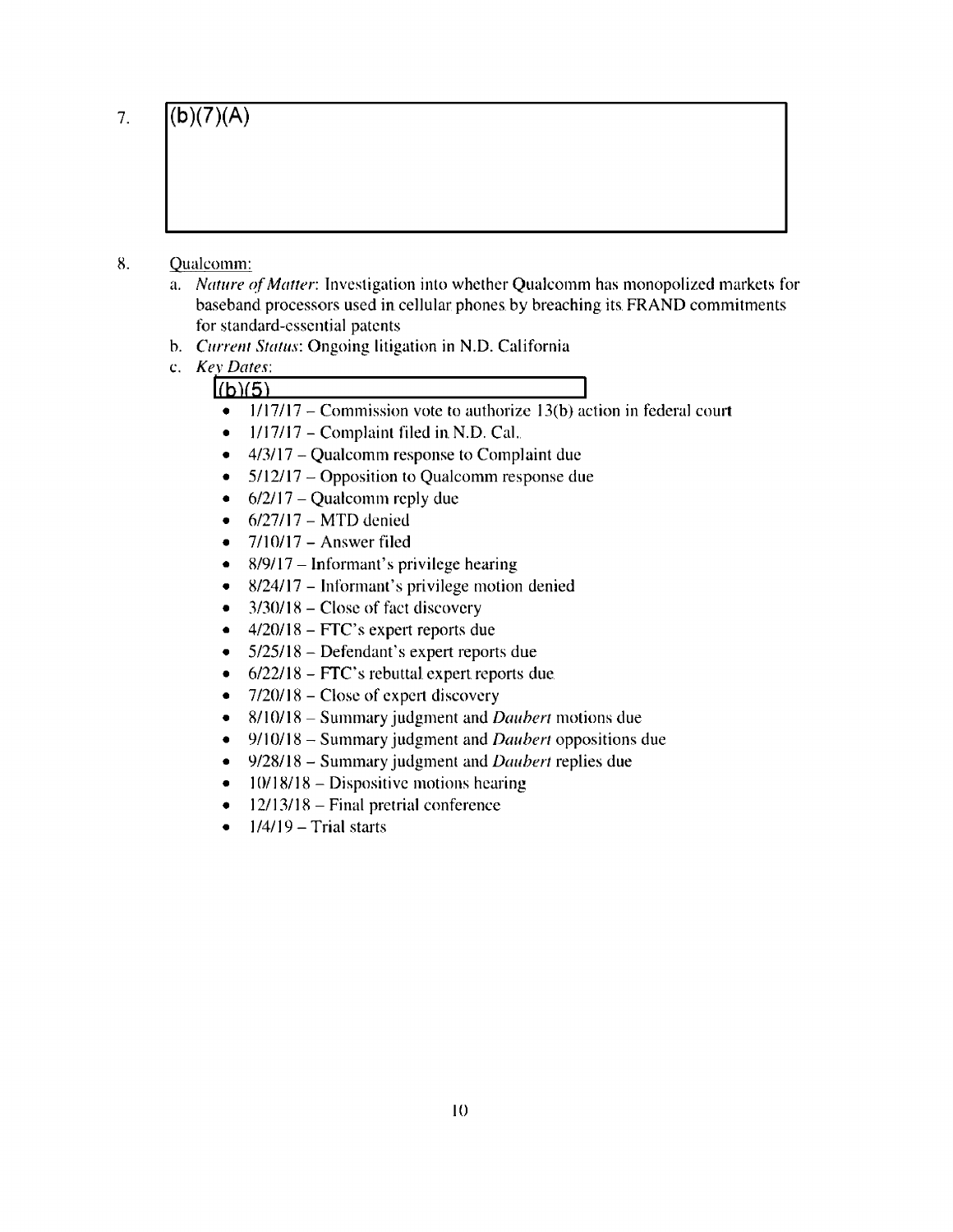#### **F.** *Healthcare*

- I. Abbott Laboratories (Androgel. Sham):
	- a. *Nature (d° Matter:* Litigation over potential sham litigation filed by Abbott and Besins Healthcare against generics Teva and Perrigo regarding proposed generic versions of Abbott's branded drug AndroGel and potentially designed to delay entry of generic AndroGel
	- b. *Current status:* Ongoing litigation in E.D. Pa.
	- c. *Key Dates:* 
		- 9/4/14 Commissioner vote to file complaint  $(3-2)$
		- $\bullet$  9/8/14 Staff filed complaint in E.D. PA
		- $2/6/15$  Defendants filed motion for summary judgment
		- $5/6/15$  District Court issued opinion dismissing Count II of the complaint
		- $\bullet$  7/21/15 FTC filed motion for reconsideration
		- $7/31/15$  Defendants filed response to motion for reconsideration
		- 8/25/15 District Court issued opinion denying motion for reconsideration
		- $\bullet$  6/30/16 Motions to compel due
		- $\bullet$  7/22/16 Reply briefs due
		- $\bullet$  9/8/16 Status conference
		- $\bullet$  11/15/16 Fact depositions complete
		- $\bullet$  12/15/16 FTC expert reports due
		- $\bullet$  1/31/17 Defendants expert reports due
		- $3/1/17$  FTC rebuttal reports due
		- $5/1/17$  Expert depositions complete
		- 6/5/ I 7 Defendants SJ motion due and FTC cross **SJ** motions due
		- 7/10/17 Summary judgment response briefs due
		- 7/26/17 Summary judgment reply briefs due
		- $8/22/17$  Oral argument on summary judgment motions
- 2. Actavis (AndroGel):
	- a. *Nature of Matter:* Pay-for delay investigation related to Androgel
	- b. *Current Status:* Pending at N.D. of Georgia
	- c. *Key Dates:* 
		- $\bullet$  4/9/09 Transferred to N.D. of Georgia
		- 5/28/09 Amended complaint filed
		- $2/22/10$  Motion to dismiss granted
		- $\bullet$  4/25/12 11th Circuit affirmed
		- 12/7/12 Supreme Court granted *certiorari*
		- 6/17/13 Supreme Court reversed  $11<sup>th</sup>$  Circuit
		- $\bullet$  9/9/13 11th Circuit vacated district court decision and remanded to N.D. Ga.
		- $\bullet$  3/13/15 FTC response to motion to compel production of documents regarding Commission pharmaceutical studies and reports due
		- $\bullet$  5/6/15 Oral argument on motion to compel FTC to produce documents regarding Commission pharmaceutical studies and reports
		- $\bullet$  6/23/16 Fact discovery closes
		- $-8/19/16$  FTC expert reports due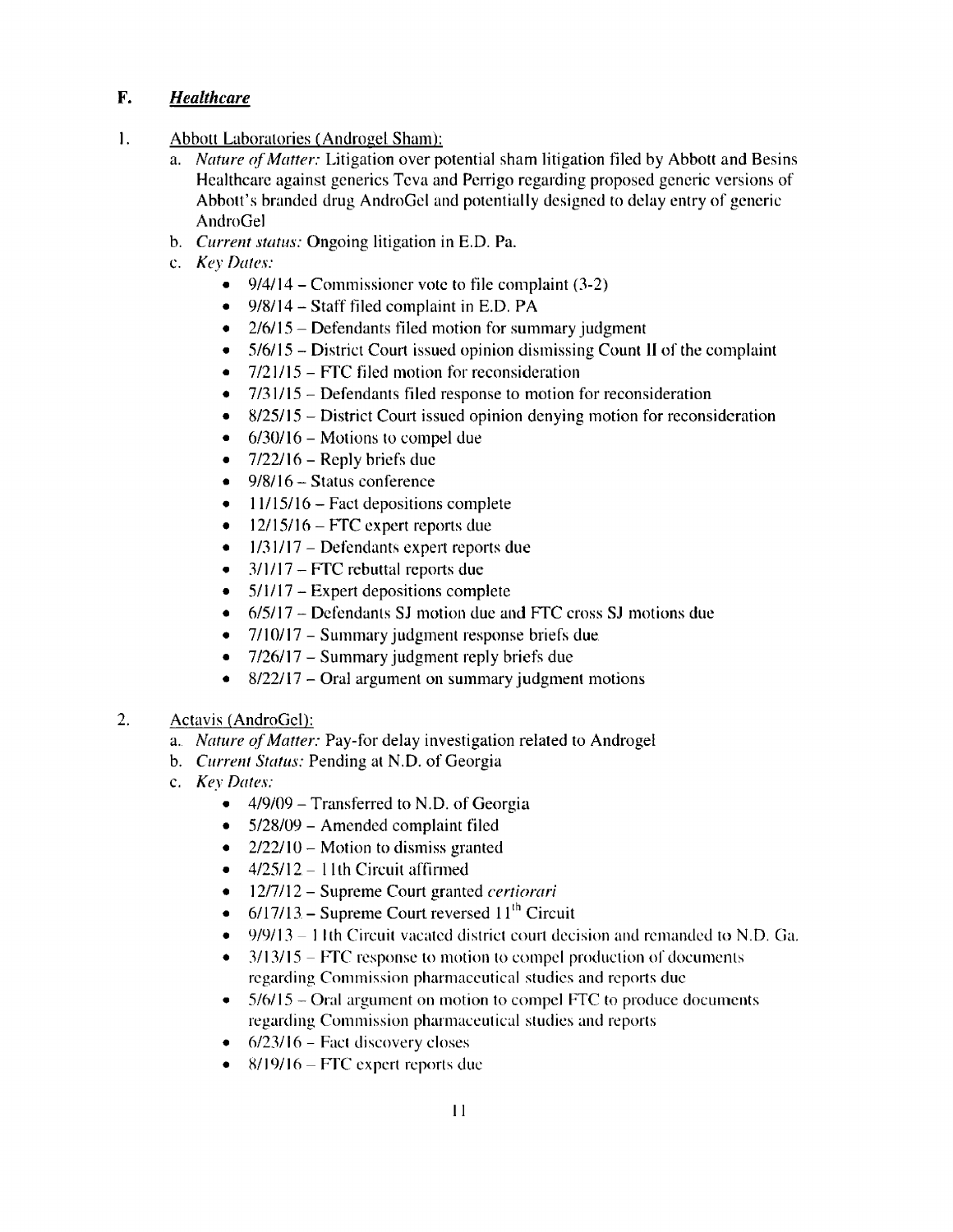- $1/31/17$  Status conference for all parties
- 5/8/ 17 **FTC** expert reply reports due
- $7/14/17$  Expert discovery closes
- 8/18/17 Summary judgment briefs due
- $\bullet$  10/31/17 Summary judgment oppositions due
- $\bullet$  12/18/17 Summary judgment replies due
- $4/9/18$  Class certification briefing complete
- 3. Allergan pie et al.:
	- a. *Nature of Matter: Litigation involving no-AG settlement for Lidoderm*
	- b. *Currem Status:* Litigation in N.D. Ca.
	- c. *Key Dates:* 
		- $\bullet$  1/19/17 Complaint filed
		- 2/15/17 Initial case management statement due
		- $2/21/17$  Status conference
		- $2/28/17$  FTC brief in opposition to proposed stay
		- $\bullet$  3/7/17 Defendants' response to FTC brief in opposition to proposed stay
		- $\bullet$  4/5/17 District Court stays suit pending challenge in E.D. Pa.
		- $\bullet$  4/11/17 FTC motion for clarification regarding order granting stay filed
		- $\bullet$  4/19/17 District Court denies FTC motion for clarification
- 4. Boehringer/Barr:
	- a. *Nature of Matter:* Investigation of patent settlements and related agreements with a generic manufacturer concerning two branded drugs
	- b. *Current Status:* Privilege issue on appeal in D.C. Cir.
	- c. *Kev Dates:*



- $\bullet$  10/14/14 D.C. Circuit oral argument
- $-2/20/15$  D.C. Circuit issued subpoena enforcement opinion affirming in part and vacating and remanding in part to district court
- $\bullet$  4/17/15 D.C. Circuit issued Order requiring FTC to respond to petition for rehearing en bane
- $\bullet$  6/4/15 D.C. Circuit denied motions for rehearing en banc
- $\bullet$  8/12/15 Status conference
- $9/17/15$  Status conference.
- $\bullet$  10/3/15 Boehringer filed cert. petition to the Supreme Court
- $\bullet$  1/19/16 Supreme Court rejects cert. petition
- 7/12/16 D.C. District Court issued show cause order re: Boehringer's apparent waiver of attorney-client privilege
- $-7/22/16$  Boehringer brief re: privilege waiver due
- 7/29/16 FTC response brief re: privilege waiver due
- $\bullet$  9/27/16. Magistrate issued order requiring Boehringer to produce docs withheld on claims of work-product
- $\bullet$  11/30/16 Notice of appeal and cross-appeal filed by FTC and Boehringer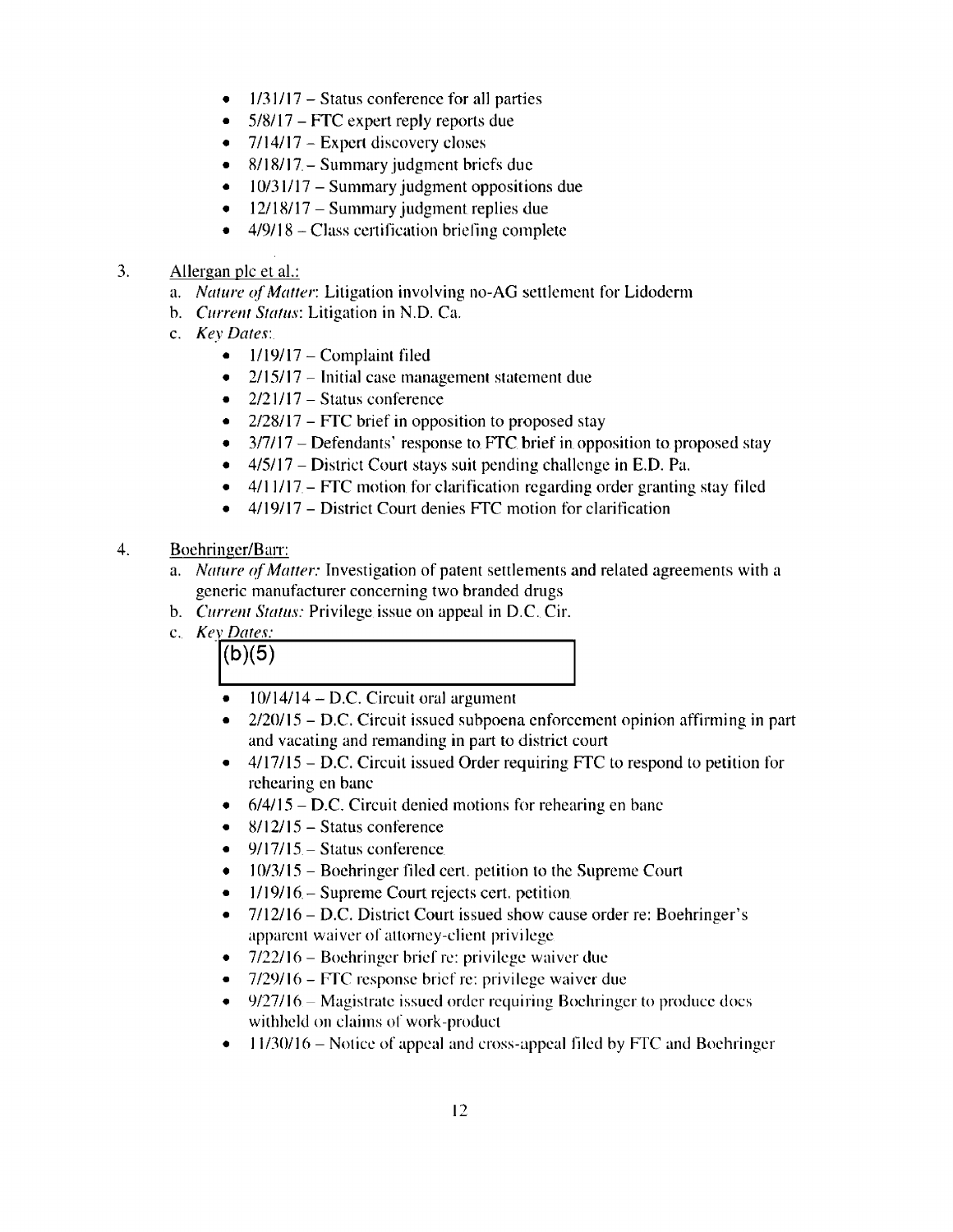- $\bullet$  1/4/17 Appellant docketing statement due, certificate as to parties due, statement of issues due, underlying decision due, procedural motions due
- $\bullet$  1/19/17 Appellant dispositive motions due
- $\bullet$  3/15/17 D.C. District Court denied Boehringer's motion for stay production of privileged documents pending appeal
- $\bullet$  3/22/17 Boehringer motion re: stay in D.C. Circuit due
- 5/26/17 Appellee's and Cross-Appellant's brief due
- 7/17/17 Appellant's reply and Cross-Appellee's brief due
- $7/31/17$  Cross-Appellant's reply brief due
- $8/7/17$  Deferred appendix due
- $8/21/17$  Final briefs due
- 5. Endo Pharmaceuticals Inc. (Opana ER and Lidoderm):
	- a. *Nature of Matter:* Investigation of Endo Pharmaceuticals for its course of conduct to prevent generic competition for its branded drug products, Opana ER and Lidoderm, as well as of Impax and Actavis as the respective generic parties to the reversepayment settlements concerning those drugs
	- b. *Current Status:* Ongoing litigation
	- c. *Kev Dates:*   $\frac{V_{Dates}}{(b)(5)}$ 
		- $\frac{3}{29/16}$  Motion to file 13(b) complaint against Endo, Impax and Actavis approved and settlement with Teikoku approved
		- $\bullet$  3/30/16 Complaint filed in E.D. Pa.
		- $\bullet$  4/7/16 Judge approved stipulated order with Teikoku
		- $\bullet$  6/23/16 Motion to Sever filed
		- $7/12/16$  Motions to Dismiss filed (lack of jurisdiction and  $12(b)6$ )
		- 7/15/16 FTC filed Opposition to Motion to Sever
		- 8/15/16 Joint stipulation or proposals due re: protective order
		- 9/2/16 FTC response to Motions to Dismiss due
		- $\bullet$  10/20/16 Defendants' Motion to Sever granted
		- $10/25/16$  FTC voluntarily withdraws
		- I 0/26/16 Complaint for Declaratory Judgment filed

 $$ 

- $\bullet$  1/27/17 Impax motion for fees and costs
- $3/2/17$  FTC motion to dismiss filed
- $\bullet$  3/10/17 FTC response to Impax motion for fees and costs due
- $3/16/17$  Plaintiff's motion to dismiss response due
- $\bullet$  3/23/17 FTC's motion to dismiss reply due
- $3/30/17$  Plaintiff's motion to dismiss sur-reply due
- d. *Key Dates in Declaratory Judgment Action:* 
	- $12/30/16$  FTC motion to dismiss filing due
	- $\bullet$  1/13/17 Plaintiffs' motion to dismiss response due
	- $\bullet$  1/20/17 FTC motion to dismiss response due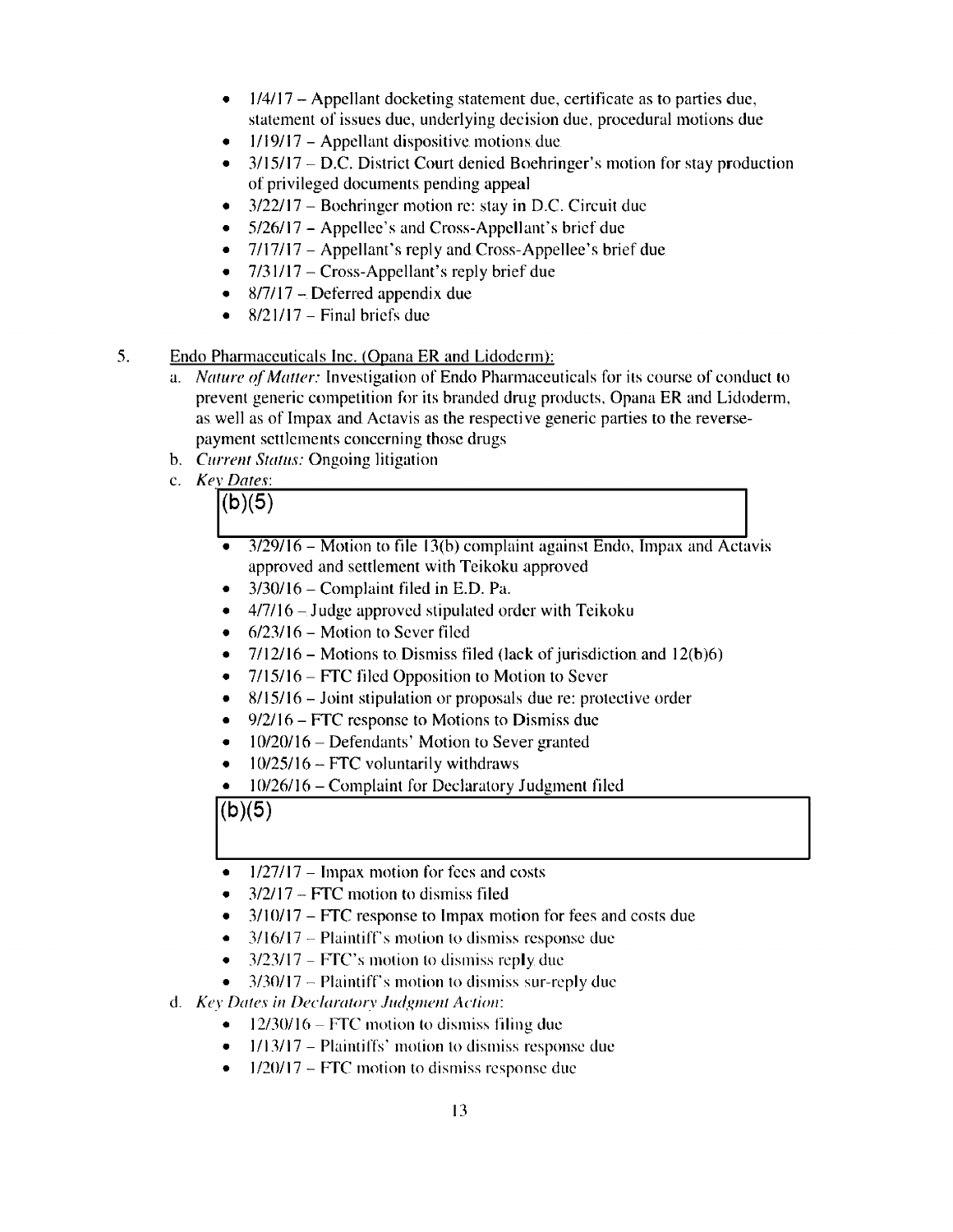- $\bullet$  1/27/17 Plaintiffs' motion to dismiss sur-reply due
- $2/1/17$  Allergan Finance DJ consolidated with other Lidoderm action
- $\bullet$  5/9/17 Plaintiffs' motion for entry of declaratory judgment due
- $\bullet$  5/23/17 FTC's motion re declaratory judgment due
- 5/31/17 Plaintiffs' motion re declaratory judgment response due
- $\bullet$  6/7/17 FTC's motion re declaratory judgment sur-reply due

#### 6. Impax Laboratories, Inc.:

- a. *Nature of Matter: Litigation involving no-AG settlement for Opana*
- b. *Current Status:* Part Ill litigation
- c. *Key Dates:* 
	- $\bullet$  1/19/17 Complaint filed
	- $10/24/17$  Hearing begins at 10 a.m.



- 10. ViroPharma (Vancocin):
	- a. *Nature of Matter:* Litigation regarding the use of meritless citizen petitions and lawsuits to delay or prevent the entry of generic Vancocin
	- b. *Current Status:* Litigation **D.** Delaware
	- c. *Key Dates:*

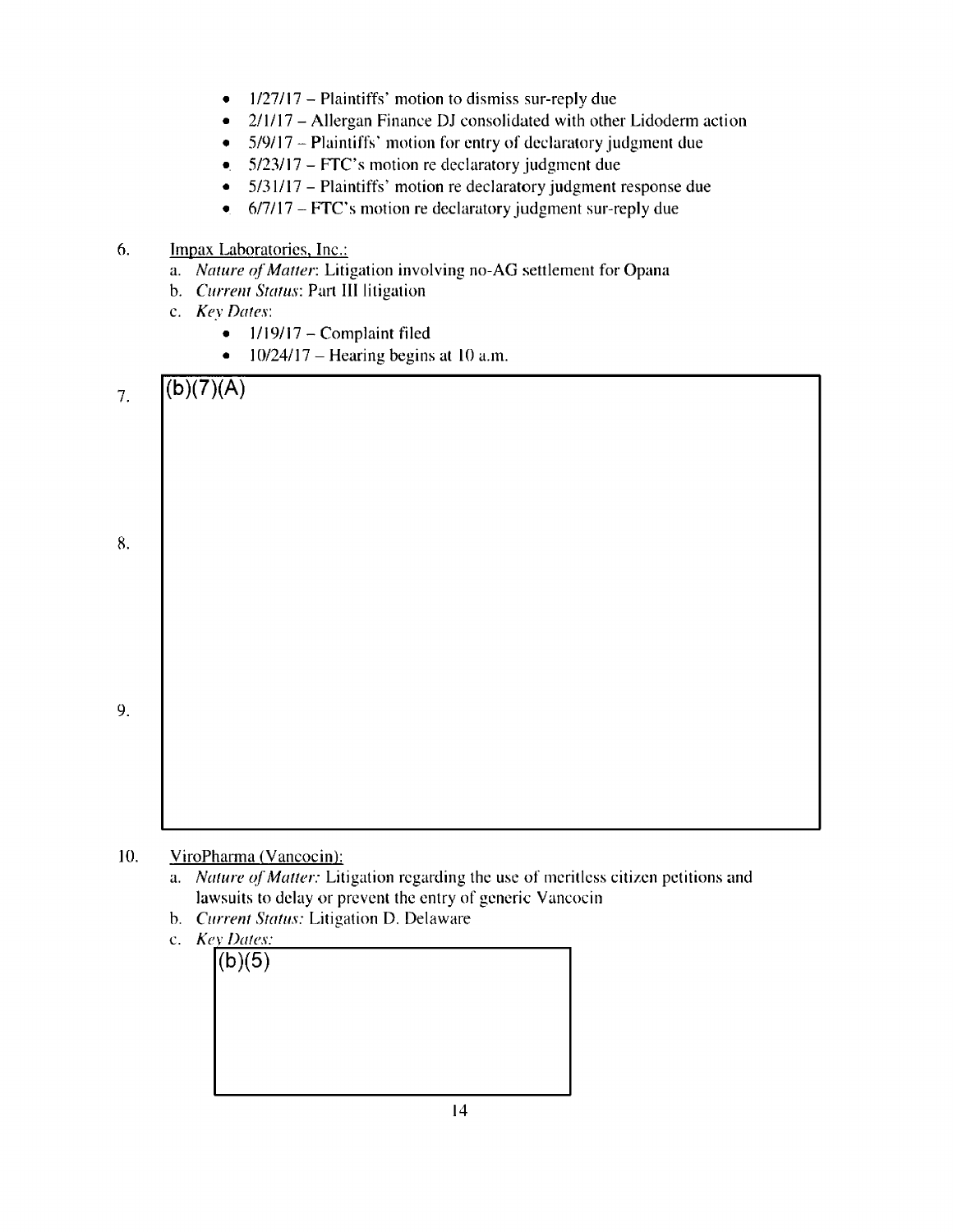## $\sqrt{(b)(5)}$

- $2/7/17$  Complaint filed in D. Delaware<br>•  $4/10/17$  Parties motion to dismiss filed
- 4/10/17 Parties motion to dismiss filed
- 5/25/17 Opposition to motion to dismiss due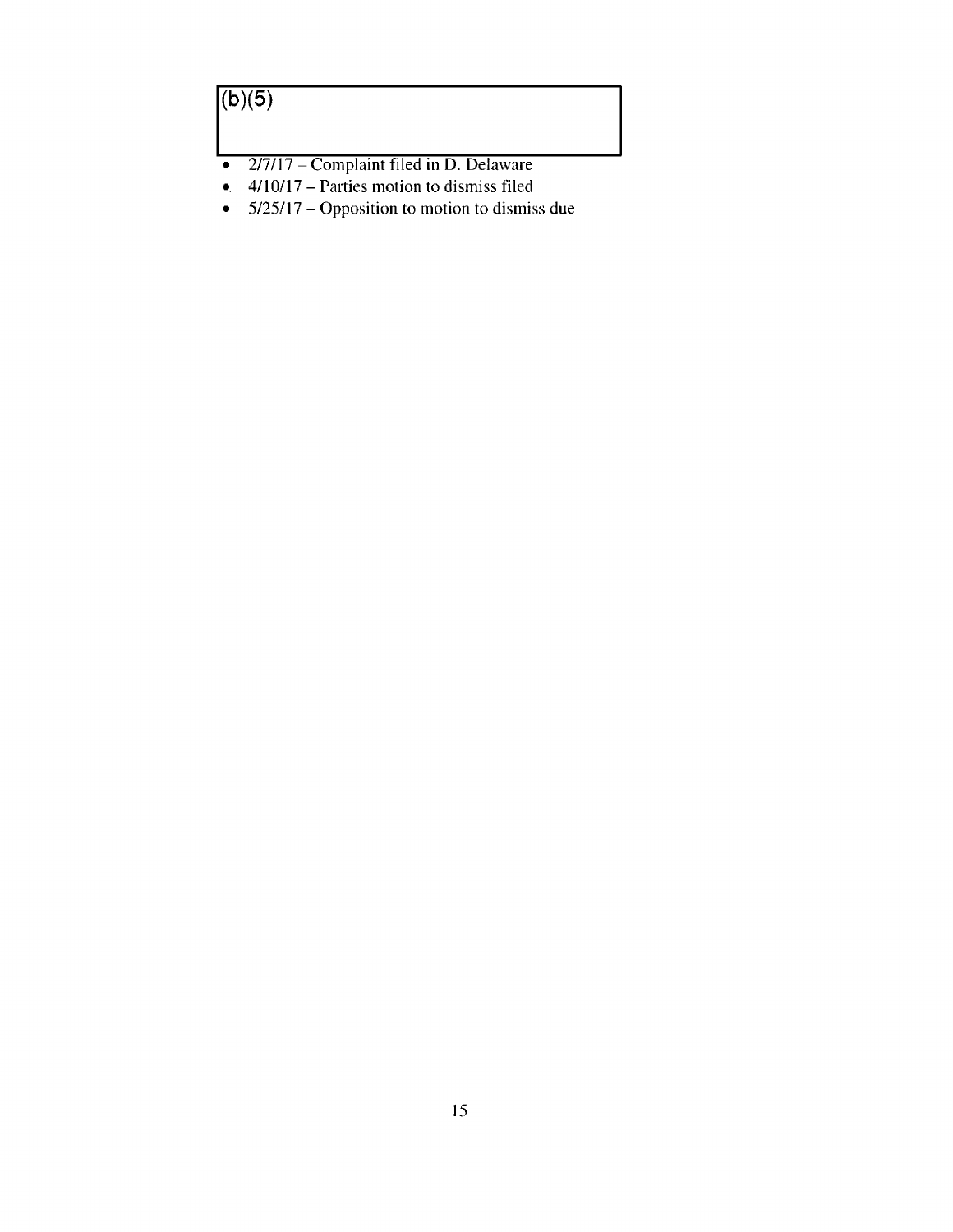## **G.** *Compliance*

(b )(3):HSR,(b **)(?)(A)**   $(b)(7)(A)$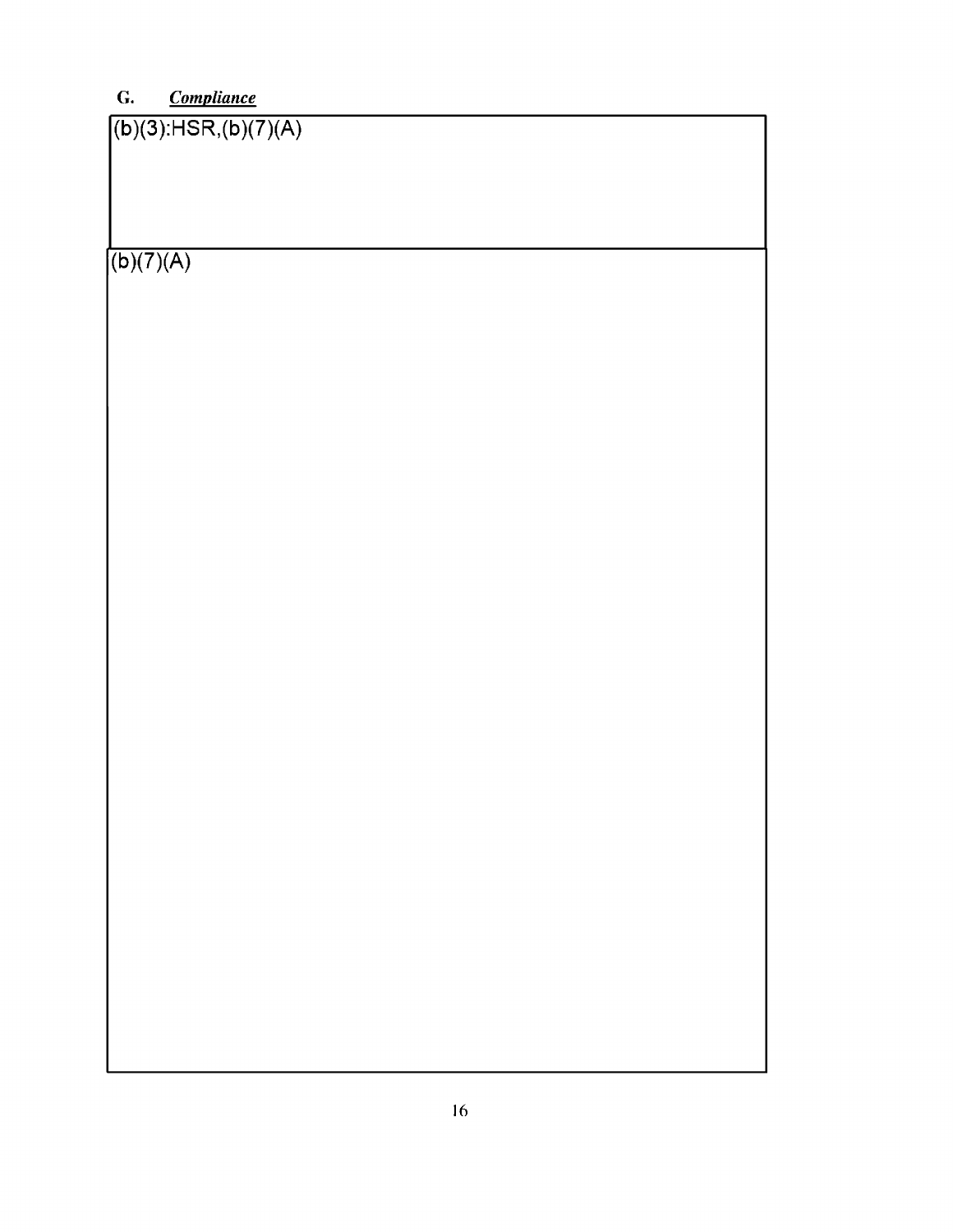(b **)(3):HSR,(b )(?)(A)** 

 $(b)(7)(A)$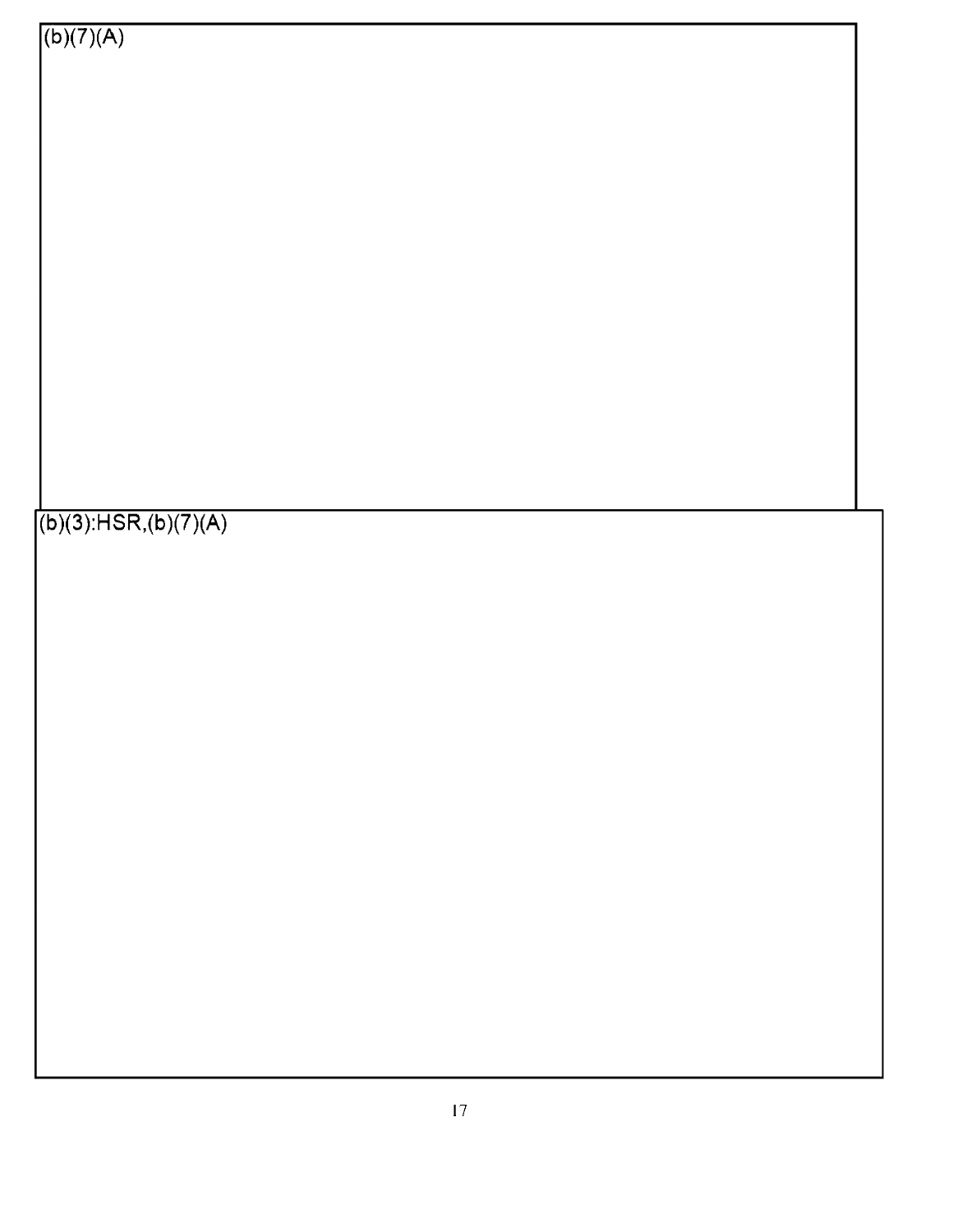#### **SPEAKING ENGAGEMENTS**

- I. 9/12/17 D. Bruce Hoffman at Georgetown Global Antitrust Enforcement Symposium, *Merger Enforcement* panel
- 2. 9/13/17 D. Bruce Hoffman at Fordham Annual Conference on International Antitrust Law & Policy, *Protectionism & National Interest in Merger Enforcement and Perspectives on Digital Markets: Platforms, Parity and Pricing in tile United States, Europe, mu/ Beyond* panels
- 3. 9/28/ 17 D. Bruce Hoffman at ABA Antitrust Section Merger Practice Workshop, *Debrief Discussion cf Morning Sessions* panel
- 4. 10/17/17 D. Bruce Hoffman at Annual Meeting of the Association of Corporate Counsel, *Antitrust/Competition Law in Disruptive Industries and Markets* panel
- 5. 10/26/17 D. Bruce Hoffman at Big Data and Competition Law, *Approaches to Enforcement Across Europe and Beyond* panel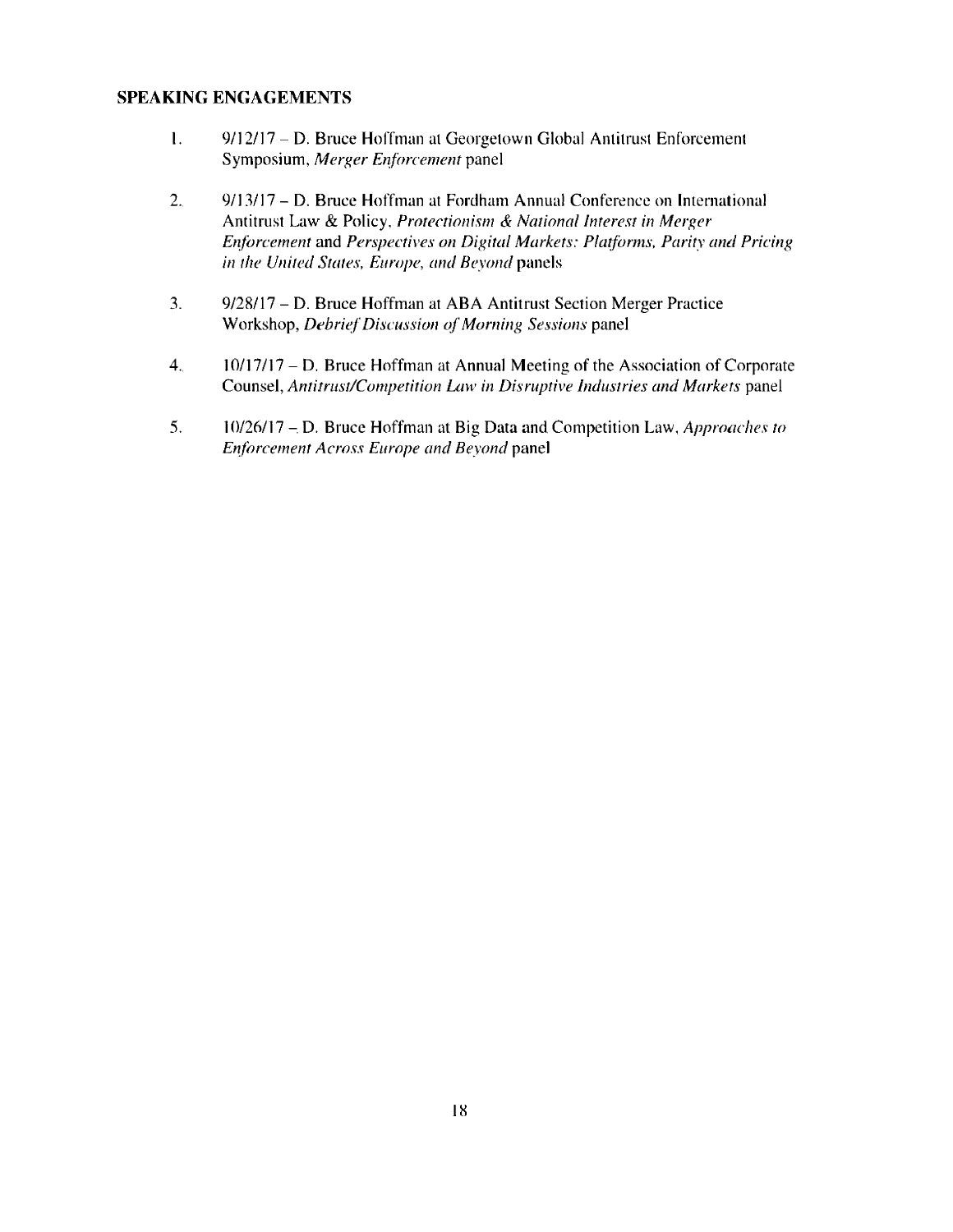

United States of America FEDERAL TRADE COMMISSION WASHINGTON, D.C. 20580

Office of the Director Bureau of Consumer Protection

| TO: | Acting Chairman Maureen K. Ohlhausen |
|-----|--------------------------------------|
|     | <b>Commissioner Terrell McSweeny</b> |

**FROM:** Tom Pahl, Acting Director

**SUBJECT:** BCP Activity for August 24 - August 31. 2017

|                | Commission 3 Settlements                                              |  |
|----------------|-----------------------------------------------------------------------|--|
| <b>Actions</b> | John Fowler $-13(b)$ settlement (spam and dietary supplements)        |  |
|                | TaxSlayer LLC – administrative settlement (data security)             |  |
|                | Telestar Consulting, Inc. $-13(b)$ settlement (unordered merchandise) |  |
| ヽノワヽ/⋏         |                                                                       |  |

 $(b)(7)(A)$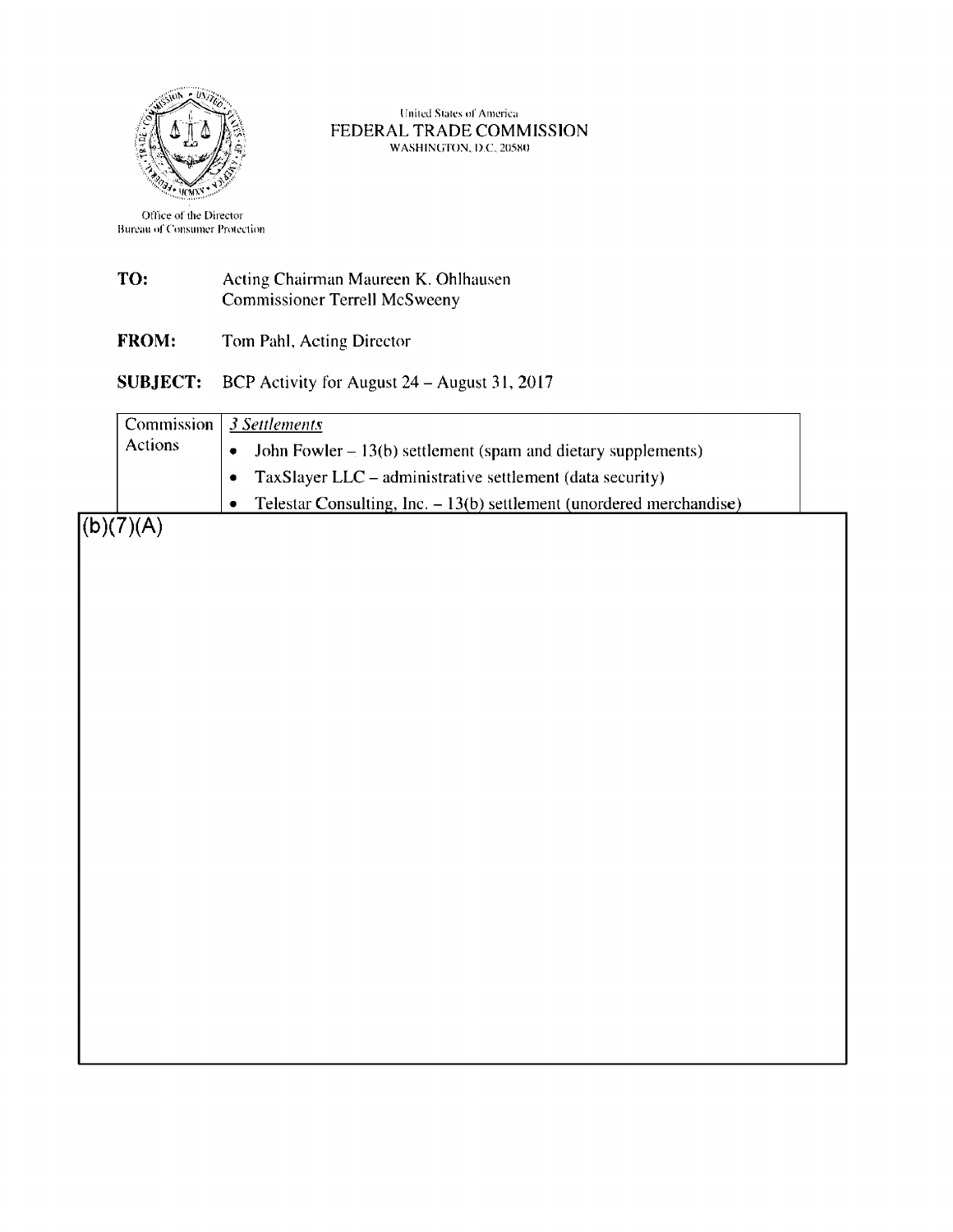#### *Enforcement*

**TRO Issued in Phantom Debt Collection Case.** On August 24, the U.S. District Court for the Western District of North Carolina granted the Commission's request for an *ex parte* TRO in *FTC v. Lombardo, Daniels & Moss, LLC. et al.* In addition to injunctive relief halting the defendants' deceptive and abusive collection practices, the Court froze the defendants' assets, appointed a receiver over the corporate defendants, and granted the FTC immediate access to the defendants' business premises. The complaint alleges that defendants operate a pernicious debt collection scheme that uses unlawful threats and deception to harass consumers into paying debts they do not actually owe. **DFP** is handling the matter.

**PI Granted Against Deceptive Negative Option Marketers.** Judge Gordon in the District of Nevada granted the Commission's motion for a preliminary injunction in the *Revmountain* case, maintaining the asset freeze and receivership. The Commission filed the matter alleging the defendants deceived consumers with hidden negative option offers. The court granted an *ex pa rte* TRO on July 25, 2017, and allowed the parties to extensively brief both legal and factual issues. The corroborating evidence found during the immediate access significantly bolstered the Commission's positions, and after hearing argument on Tuesday, the Court ruled in the Commission's favor. Enforcement is handling the matter.

#### *Outreach*

**Consumer Education for Older Adults.** On August 29 and 30, DCBE exhibited at the Home and Community Based Services (HCBS) Conference in Baltimore, Maryland. They distributed "Pass it on" and identity theft materials to hundreds of advocates for older Americans.

**NWR Warns Against Frauds and Identity Theft.** NWR regional director Chuck Harwood spoke at an AARP-sponsored scam jam in Billings, Montana on August 30 that was attended by over 300 consumers. Also speaking were Montana AG Tim Fox and representatives from Montana state and federal law enforcement, consumer protection. and financial regulatory agencies and organizations. Chuck spoke about identity theft and imposters, and also reminded attendees to give wisely when responding to Hurricane Harvey appeals. Following the scam jam. Chuck spoke at a financial fraud seminar, also in Billings. attended by about 50 Montana law enforcement officers and bank security representatives.

#### *Selected Speeches*

**September 7, 2017. Military Consumer Common Ground Conference.** I will discuss fraud targeted at military consumers.

**September 7-8, 2017. Asia Forum on Consumer Policy. BCP Chief of Staff Kathleen** Benway will discuss U.S. consumer protection trends.

**September 12, 2017. Debt Collection Symposium.** Acting Deputy Director Reilly Dolan will discuss debt-collection enforcement.

**September 13, 2017. Food and Drug Law Institute Conference.** DAP Assistant Director Rich Cleland will discuss claim substantiation.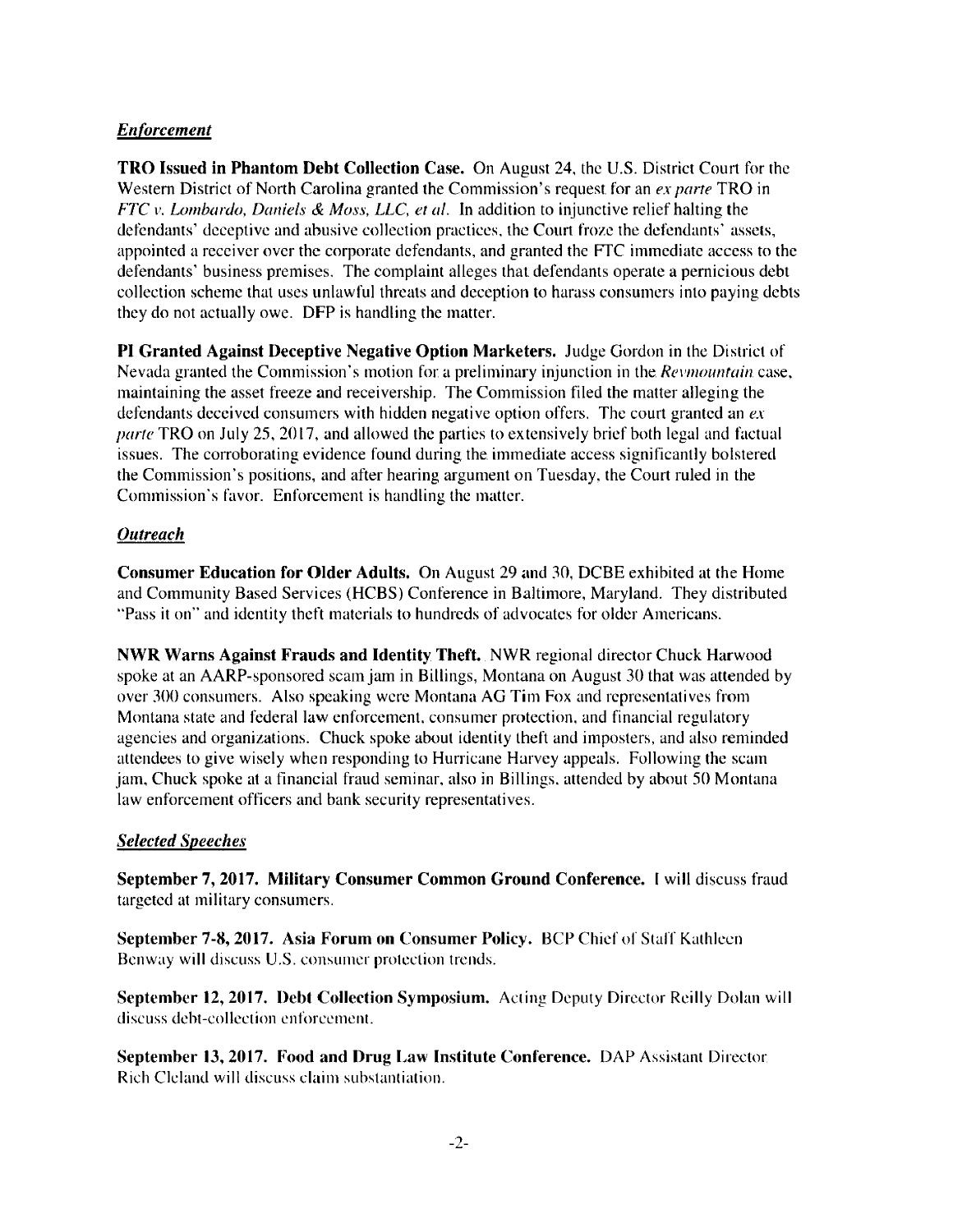**September 14, 2017. National Cybersecurity Alliance (House Cybersecurity Caucus).**  will discuss cybersecurity.

**September 14, 2017. Call for Action.** I will discuss data security and unwanted calls.

**September 18, 2017. Ibero-American Consumer Forum.** I will discuss consumer protection priorities.

**September 18, 2017. PACE Conference.** DMP Associate Director Lois Greisman will discuss the FTC's telemarketing priorities.

**September 20, 2017. BBB/AARP Scam Jam.** MWR Assistant Director Jason Adler will discuss scams affecting seniors.

**September 21, 2017. Identity Theft and Financial Crimes Summit. MWR** Director Todd Kossow will discuss identity theft and common financial frauds.

**September 26, 2017. National Independent Automobile Dealers Association.** I will discuss the Commission's enforcement priorities.

**September 26, 2017. Food and Drug Law Institute Conference.** OAP Assistant Director Rich Cleland will discuss social media and native advertising.

**October 2, 2017. NY Better Business Bureau.** I will discuss advertising law.

**October 5, 2017. Privacy and Security Forum.** 1 will discuss privacy and security enforcement.

**October 12, 2017. National Creditors Association.** I will discuss debt-collection enforcement.

**October 16, 2017. Association of Corporate Counsel.** Twill discuss ethics. codes of conduct, and internal investigations.

**October 16, 2017. Call Center Week Conference. SWR** Director Dama Brown will discussabout cybersecurity, protecting sensitive consumer data, and brand reputation.

**October 17, 2017. Transatlantic Consumer Dialogue.** I will discuss consumer privacy.

**October 23, 2017. NAAG.** DAP Associate Director Mary Engle will discuss consumer reviews and gag clauses.

**November 8, 2017. Word of Mouth Marketing Association (WOMMA). 1** will discuss consumer protection priorities.

**November 14, 2017. ANA Marketing Law Conference.** OAP Associate Director Mary Engle will discuss influencer marketing.

**November 14, 2017. ANA Marketing Law Conference.** 1 will discuss marketing law.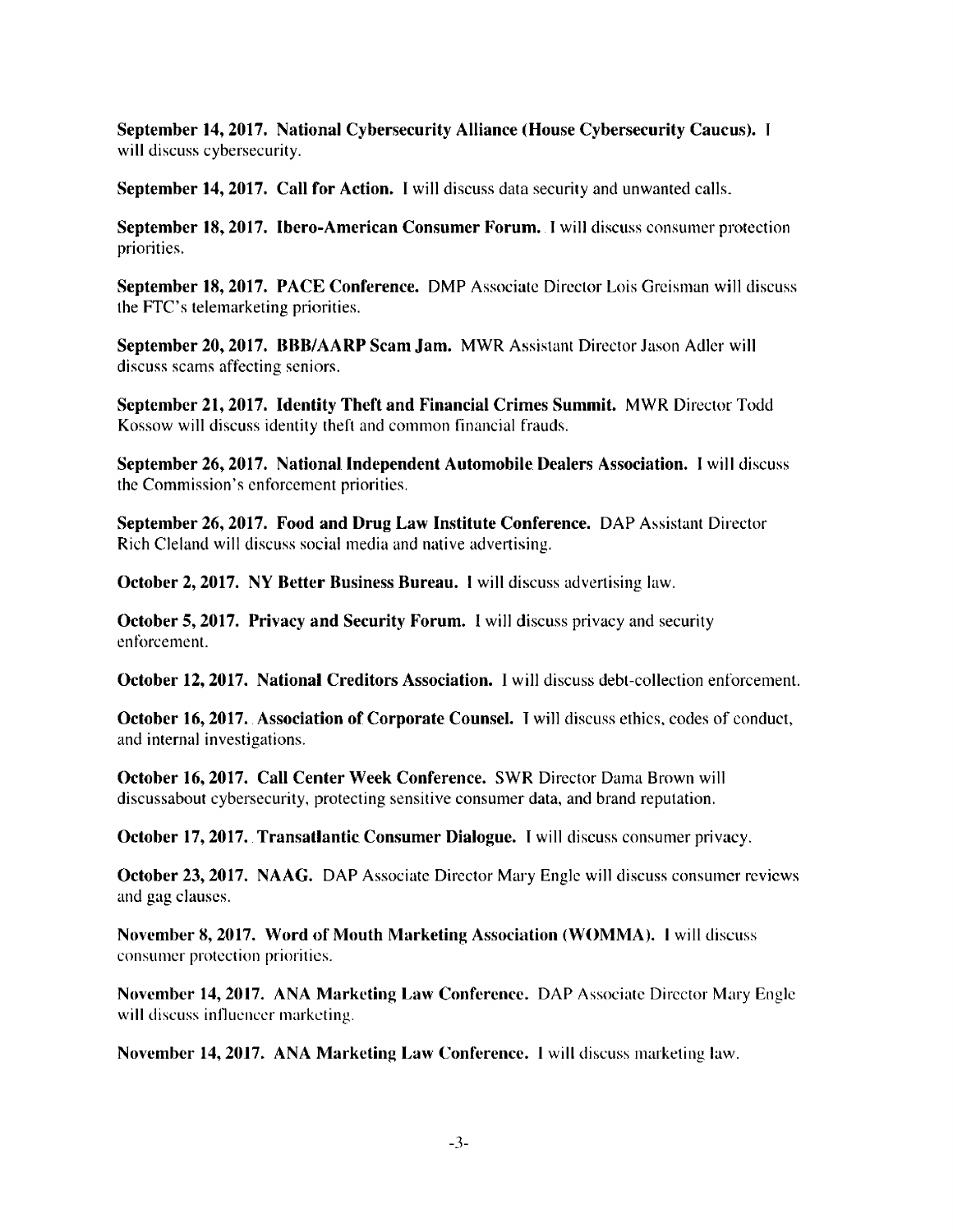**November 14, 2017. Dietary Supplements Regulatory Strategy Conference.** OAP Assistant Director Rich Cleland will discuss claim substantiation.

**November 30, 2017. loT Tech Expo North America 2017.** Deputy Director Daniel Kaufman will discuss privacy and data security.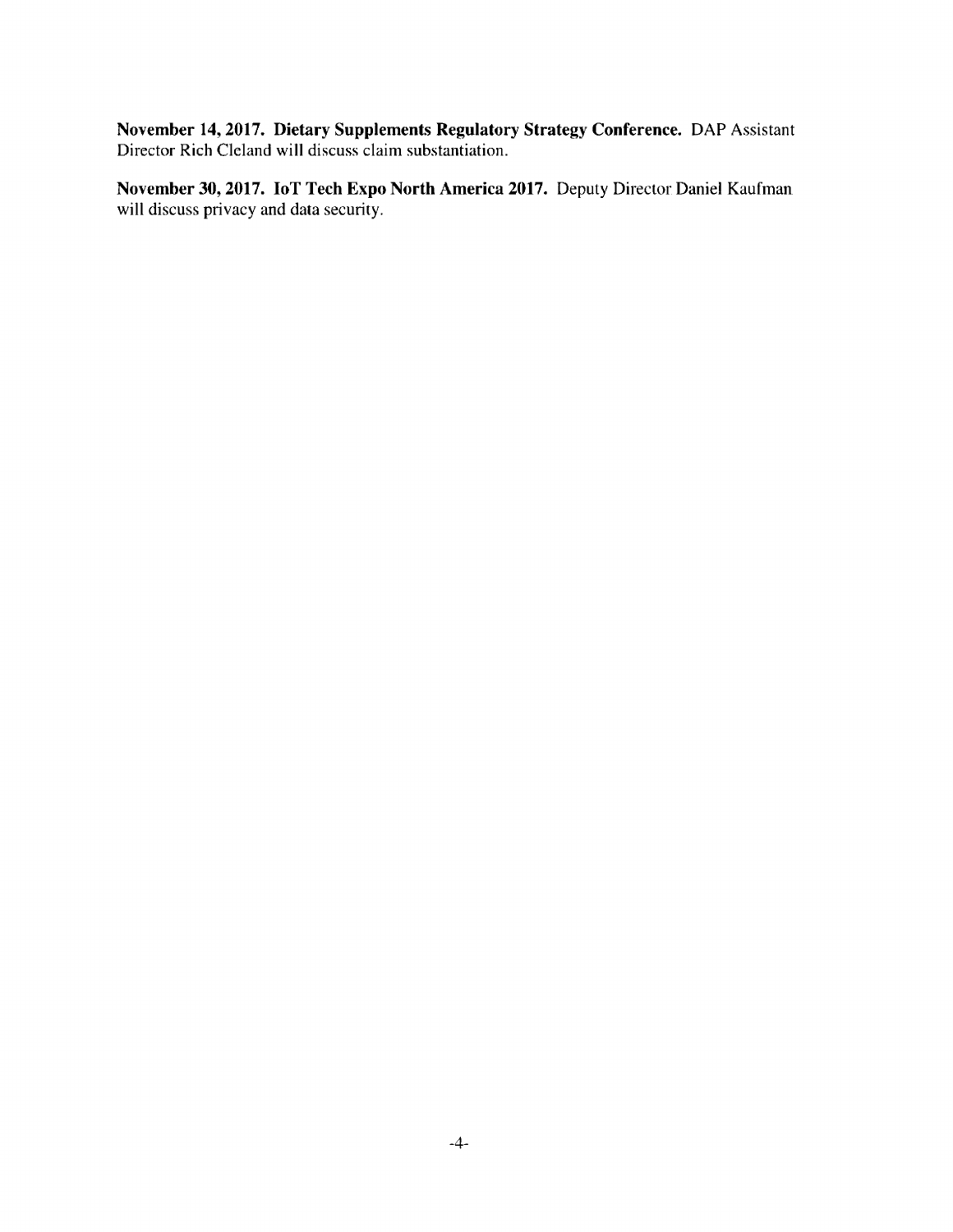

Office of the Director Bureau of Economics

### **MEMORANDUM**

**August 31, 2017** 

- **To:**  Commission
- **CC:**  Senior Staff
- **From:**  Michael Vita Acting Director
- **Subject:** BE Weekly Update

#### **I. ANTITRUST**

#### **A. Commission Matters**

The following matters have been forwarded to the Commission recently or may be forwarded in the near future:

UNITED STATES OF AMERICA Federal Trade Commission WASHINGTON, D.C. 20580

- *1. Matters that require action in the next* 5-7 *business days:*
- *2. Other matters at the Commission include:*
- 3. Matters that will be forwarded to the Commission shortly:

**(b )(7)(A)**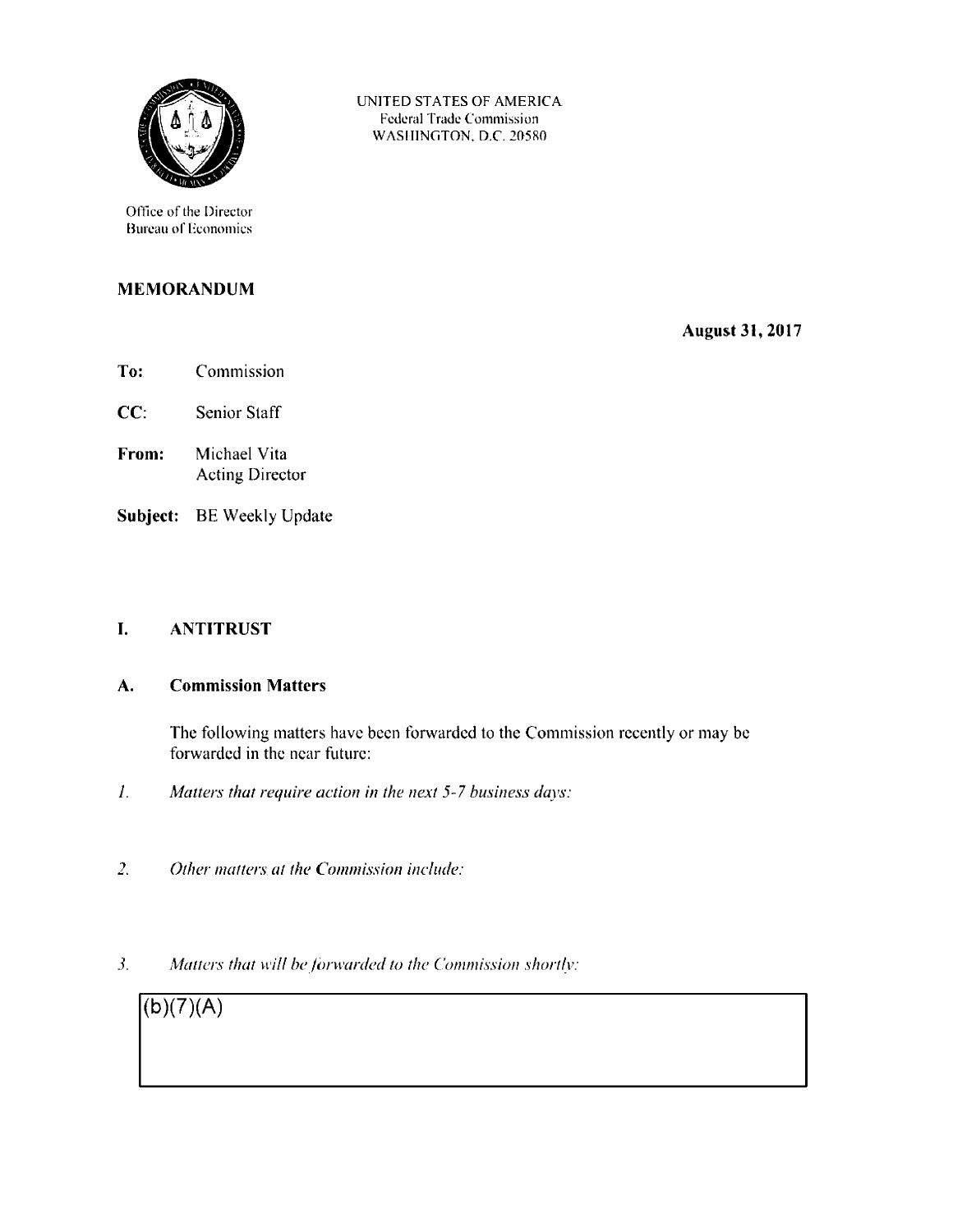#### **B. Papers, Talks and Conferences**

*Mike Vita.* Panelist on "Current Trends in Merger Enforcement Policy," Fordham Economics Workshop, September 13.

*Art Buono,* will give an internal presentation on finance/accounting presentation to Mergers II, September 13.

*Tom Koch and Shawn Ulrick* had their working paper "Price Effects of a Merger: Evidence from a Physicians' Market" accepted for publication in *Social Science Research Network (SSRN)* website.

**C. BE Experts** 

 $(b)(7)(A)$ 

### **D. Gas Price Monitoring Project**

The monitoring results show the national average retail gasoline price increased 3 cents per gallon over the past week to \$2.40. The national average diesel price increased I cent per gallon to \$2.58 per gallon. The price effects of Hurricane Harvey are just beginning to be reflected in these product prices (see attached graph). Currently, futures prices predict another IO cent per gallon increase in gasoline prices, while spot prices suggest a somewhat larger effect (20-30 cents). The higher prices will mainly affect the East and Gulf Coasts. Current information on refinery and pipeline outages, as well as inventory levels, suggest that the price effects of Harvey will be significantly less than the effects of Katrina and Rita in 2005.

The price of WTI decreased two dollars a barrel to \$46 per barrel. The price of Brent crude oil was unchanged at \$52 per barrel.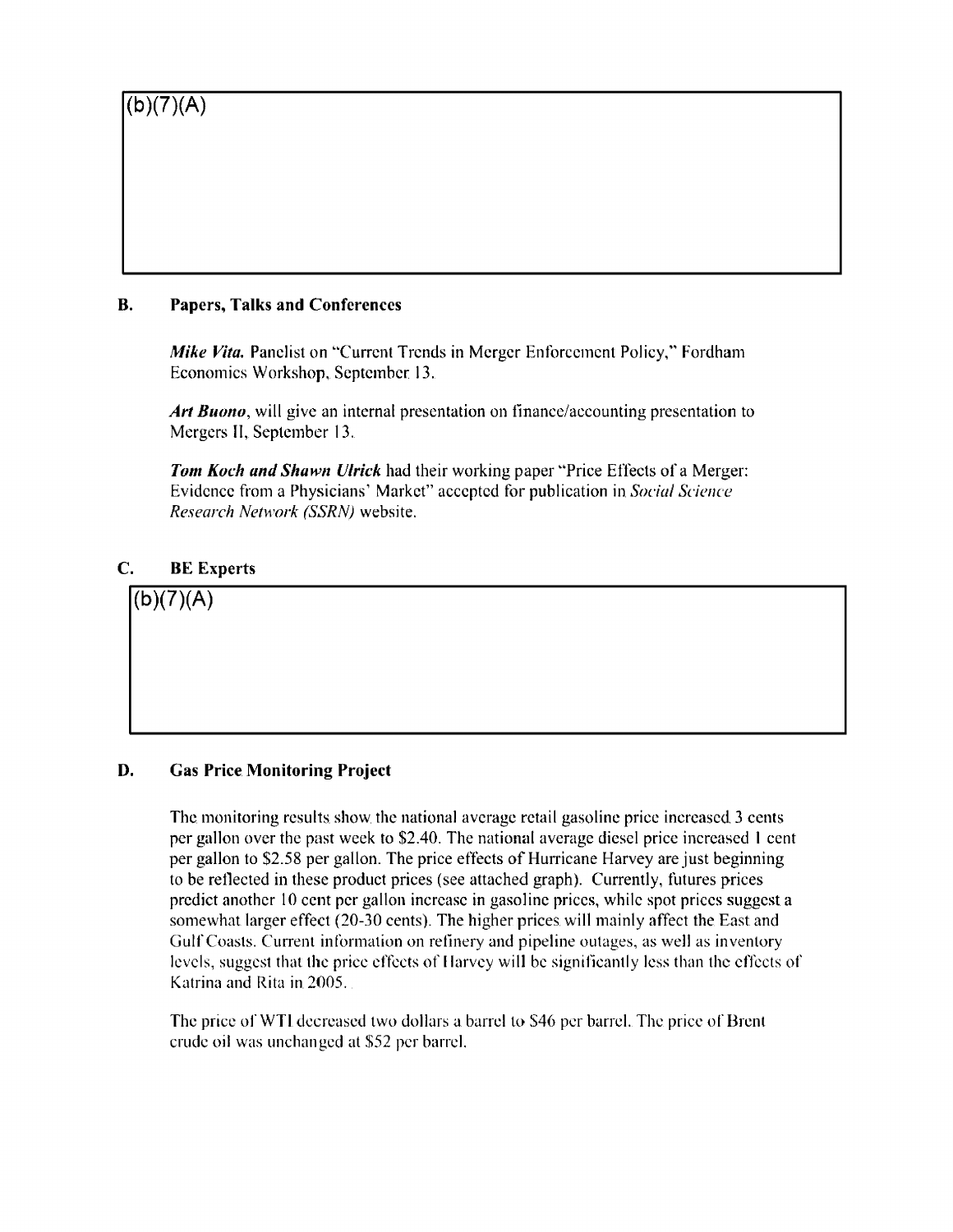Refining margins, measured by the 3-2-1 Crack Spread, increased over last week for reformulated and conventional gasoline. Both conventional and reformulated gasoline margins arc a few cents above the average spring/summer level. (sec attached graph)

#### II. **CONSUMER PROTECTION**

#### **A. Commission Matters**

#### **B. Papers, Talks and Conferences**

*Matt Jones.* "Consumer Injury and Time Costs," internal seminar with BCP attorney Katie Worthman, September 12.

#### **111. ADVOCACY AND INTERNATIONAL**

#### **A. Advocacy**

#### **B. International**

*India.* Arindam Ghosh has begun a three-week antitrust technical assistance mission to the Competition Commission of India this week.

*Philippines.* Joel Schrag is preparing for a competition technical assistance mission to the Philippine Competition Commission, September 4-7.

*Croatia.* Nathan Wilson will participate in a two-day workshop on antitrust enforcement in Eastern Europe, September 11-12.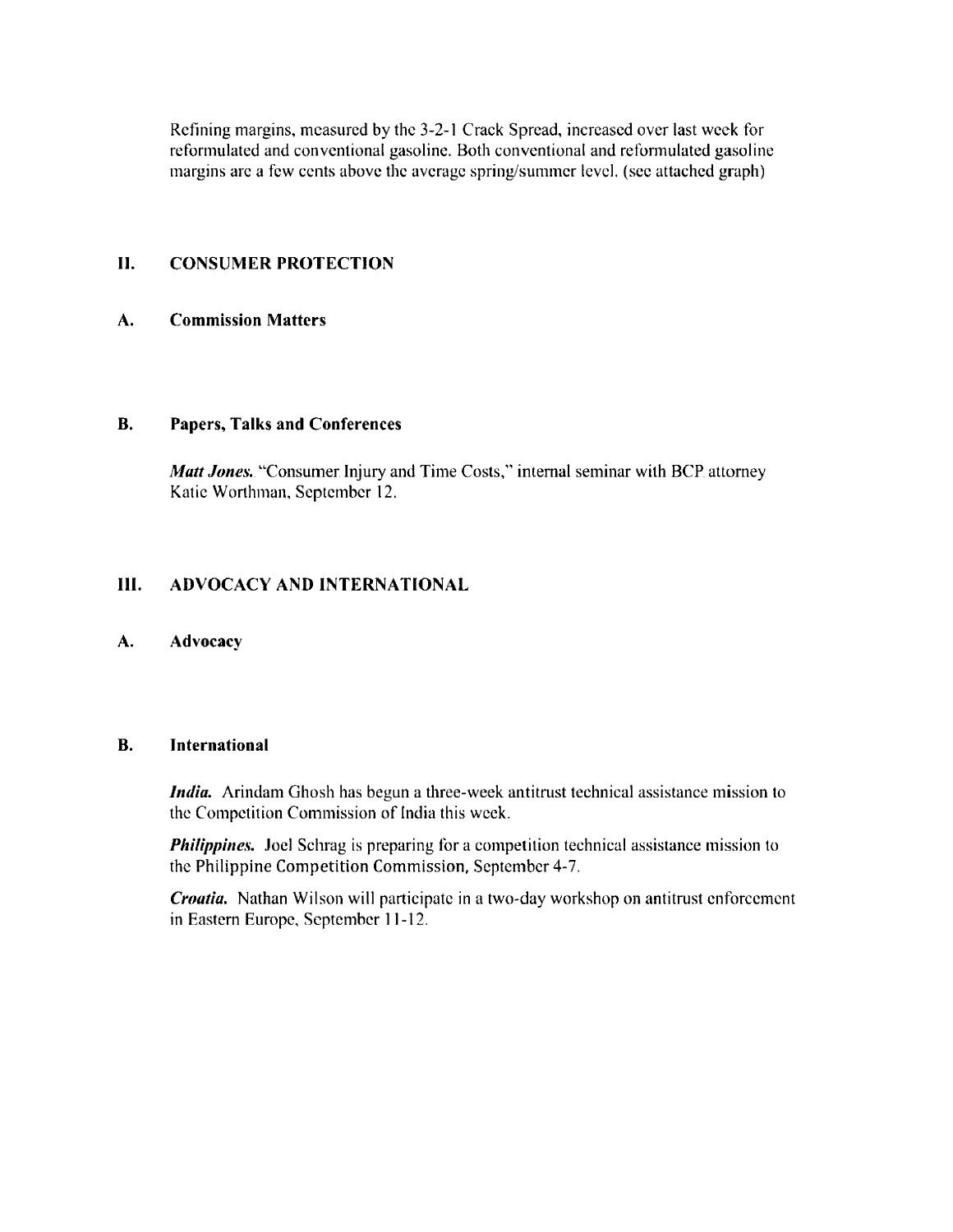